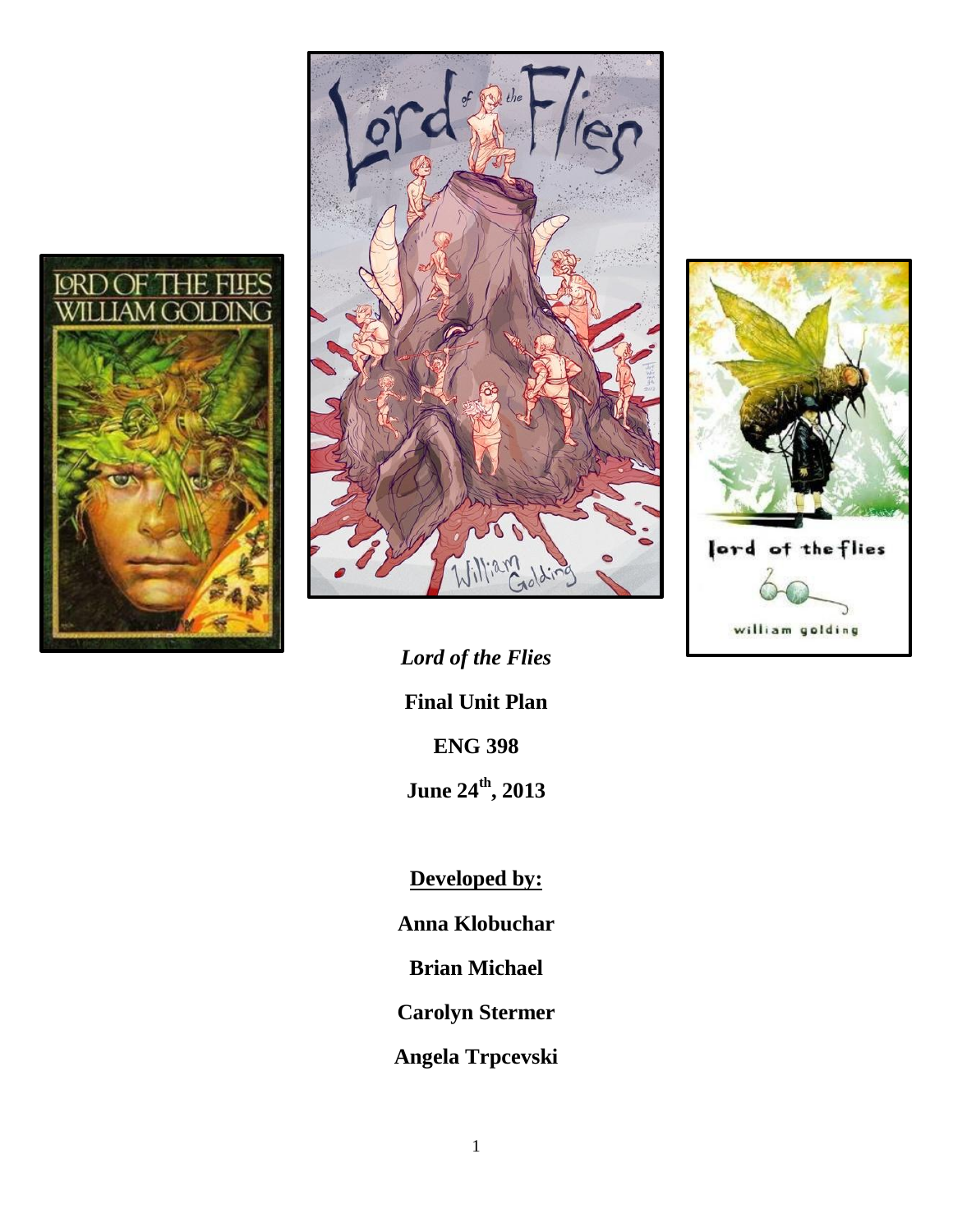# *Table of Contents:*

| <b>Introduction/Rationale</b>                  | Pages 3-4   |
|------------------------------------------------|-------------|
| Teacher's Background Information               | Page 5      |
| <b>Assessment Strategies</b>                   | Page 6      |
| <b>Writing Assignment</b>                      | Pages 7-8   |
| Quiz/Test                                      | Page 9      |
| <b>Journal Writing</b>                         | Page 10     |
| <b>Grammar Activity/Lesson</b>                 | Pages 11-13 |
| <b>Resources List</b>                          | Pages 14-16 |
| Lesson Plan - Historical Context               | Pages 17-18 |
| Lesson Plan $-$ Theme                          | Pages 19-20 |
| Lesson Plan - Plot Structure/Literary Elements | Pages 21-23 |
| Lesson Plan $-Symbolism$                       | Pages 24-25 |
| Unit Calendar                                  | Page 26     |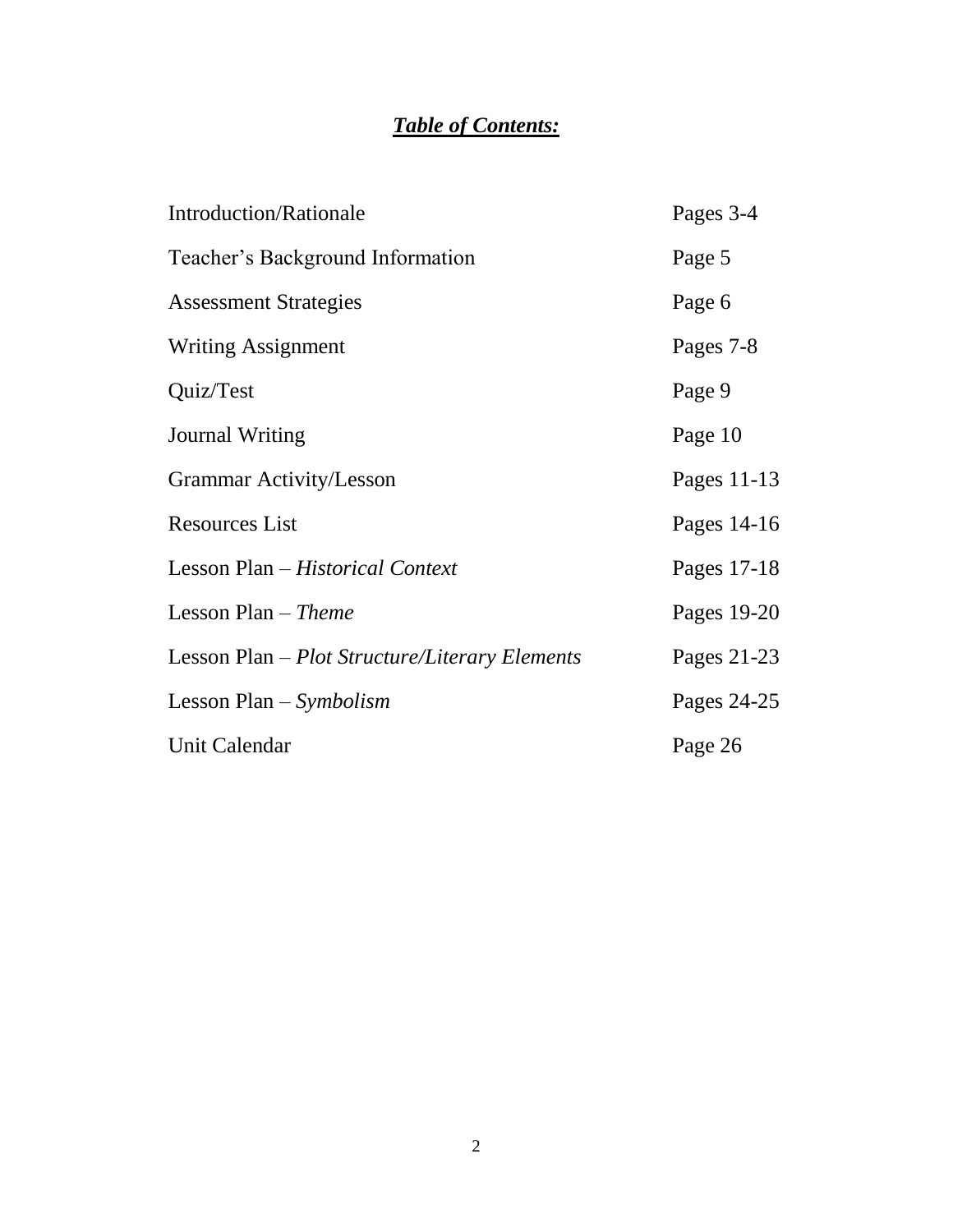## *Introduction/Rationale:*

### **Introduction:**

Over the years, William Golding's *Lord of the* Flies has come be regarded as one of the most poignant pieces of British fiction. As the novel features characters of adolescent age – it is the great hope that our students are able to connect with the characters in the novel and consider how they'd react, what they'd do if they were in a similar predicament, and begin to make their own case for how a civilized society can, ultimately, lead to such savagery and demise.

#### **Unit Overview:**

For the purposes of this unit on Golding's *Lord of the Flies*, we [the instructors] have planned for and allocated the unit to be a [approximate] three-week, 15-day study. This unit is designed to for flexibility, as it fits and compliments the larger ideas and goals evident in the English 10 curriculum; however, for the purposes of this instruction, we have placed this novel to take place in the weeks leading up to the school district's spring break recess.

Throughout the unit, students will read the novel (either independently or in-class reading) in following with the reading calendar/schedule. At the same time, students are expected to come to class prepared to discuss the text and reading in thoughtful, engaging discussions, lectures, and forums. As the teacher sees fit to aid class discussion and/or an assignment, he/she is free to rely on additional resources, such as news articles or a similar text (such as Suzanne Collins' *The Hunger Games*).

As part of class-assignments, students will expand beyond their reading of *Lord of the Flies* and begin to think about the larger themes and issues at play, through lecture, journal writing, and perhaps most importantly, meaningful class discussions (in a variety of forums – whole-class, smallgroup, fishbowl, etc.). Additionally, throughout their reading, they will be tasked with keeping track of a vocabulary journal where they define and note unfamiliar terms, as they are presented in the text, as well as terminology associated with the numerous articles and similar texts in the [related] Resources List.

Periodically, and as the teacher sees fit, the class will continue their weekly/bi-weekly [mini] grammar lessons to reemphasize and stress the correct use of grammar. As always, it is crucial that the teacher connect such grammar topics to the text, so that it compliments and serves as a supplement to the unit, and so that students can see, first-handedly, how such grammatical rules operate in a work.

Throughout the reading, students will be given reading quizzes periodically to assess their comprehension of the story's events and ensure that they are keeping up with their assigned reading. At the end of the unit, students will be asked to draft their own monologues, which will be graded much more carefully. Samples of both of these types of assessments are included in this unit plan.

#### **Common Core State Standards:**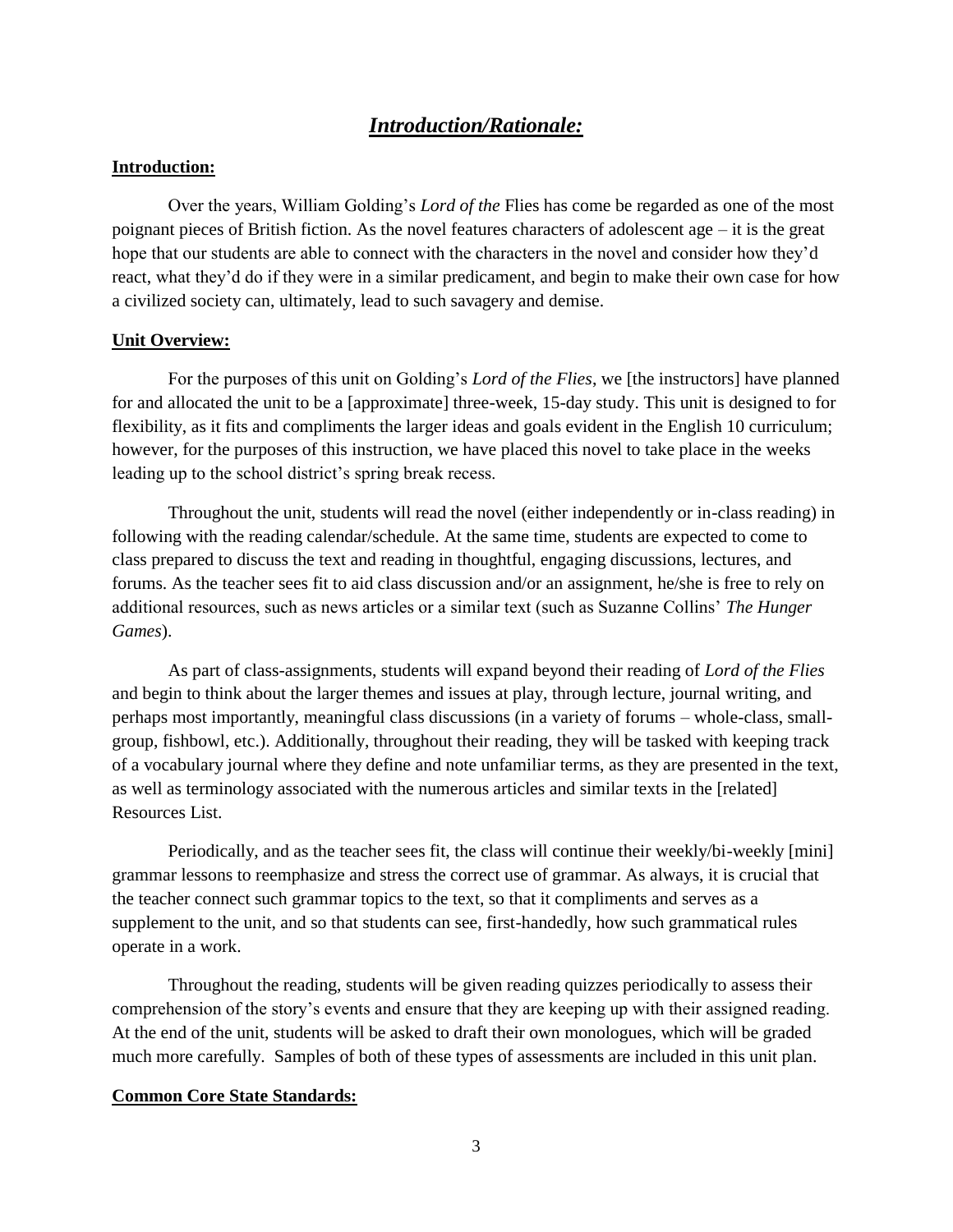Throughout the study and unit of Golding's *Lord of the Flies*, students will meet and employ the following Common Core State Standards:

- **CE 2.1.1** Use a variety of pre-reading and previewing strategies… to make conscious choices about how to approach the reading based on purpose, genre, level of difficulty, text demands, and features.
	- o *In previewing the text and in early discussions, students will predict and preview the novel to evaluate its structure and organization.*
- **CE 2.1.4** Identify and evaluate the primary focus, logical argument, structure, and style of a text or speech and the ways in which these elements support or confound meaning or purpose.
	- o *Students will evaluate and consider the language of the characters – namely, the fact that they are children – and how their experiences shape their language and impact (i.e. the intellect, the leader, the rebel, the prophet)*
- **CE 2.1.5** Analyze and evaluate the components of multiple organizational patterns (e.g., compare/contrast, cause/effect, problem/solution, fact/opinion, theory/evidence).
	- o *In this aspect, students will compare and contrast relationships and actions among the characters in the novel*
- **CE 3.1.1** Interpret literary language (e.g., imagery, allusions, symbolism, metaphor) while reading literary and expository works.
	- o *Symbolism, Theme, Allusions, and Allegory are important and crucial elements for understanding the role they play in the text and how they illuminate the work, as a whole.*
- **CE 3.1.2** Demonstrate an understanding of literary characterization, character development, the function of major and minor characters, motives and causes for action, and moral dilemmas that characters encounter by describing their function in specific works.
	- o *As students are introduced to the characters in the novel, they will keep track of a character chart in their notebooks to help them better see how the role, impact, and influence of each in the story.*
- **CE 3.1.3** Recognize a variety of plot structures and elements (e.g., story within a story, rising action, foreshadowing, flash backs, cause-and-effect relationships, conflicts, resolutions) and describe their impact on the reader in specific literary works.
	- o *Students will continue to utilize their literary skills in order to analyze the text pull deeper meaning out from Golding's language and larger ideas he's trying to convey.*
- **CE 3.1.9** Analyze how the tensions among characters, communities, themes, and issues in literature and other texts reflect human experience.
	- o *Students will consider and discuss the role that conflict plays in the novel and how the characters react/respond to it.*

- *Supplement by Brian Michael.*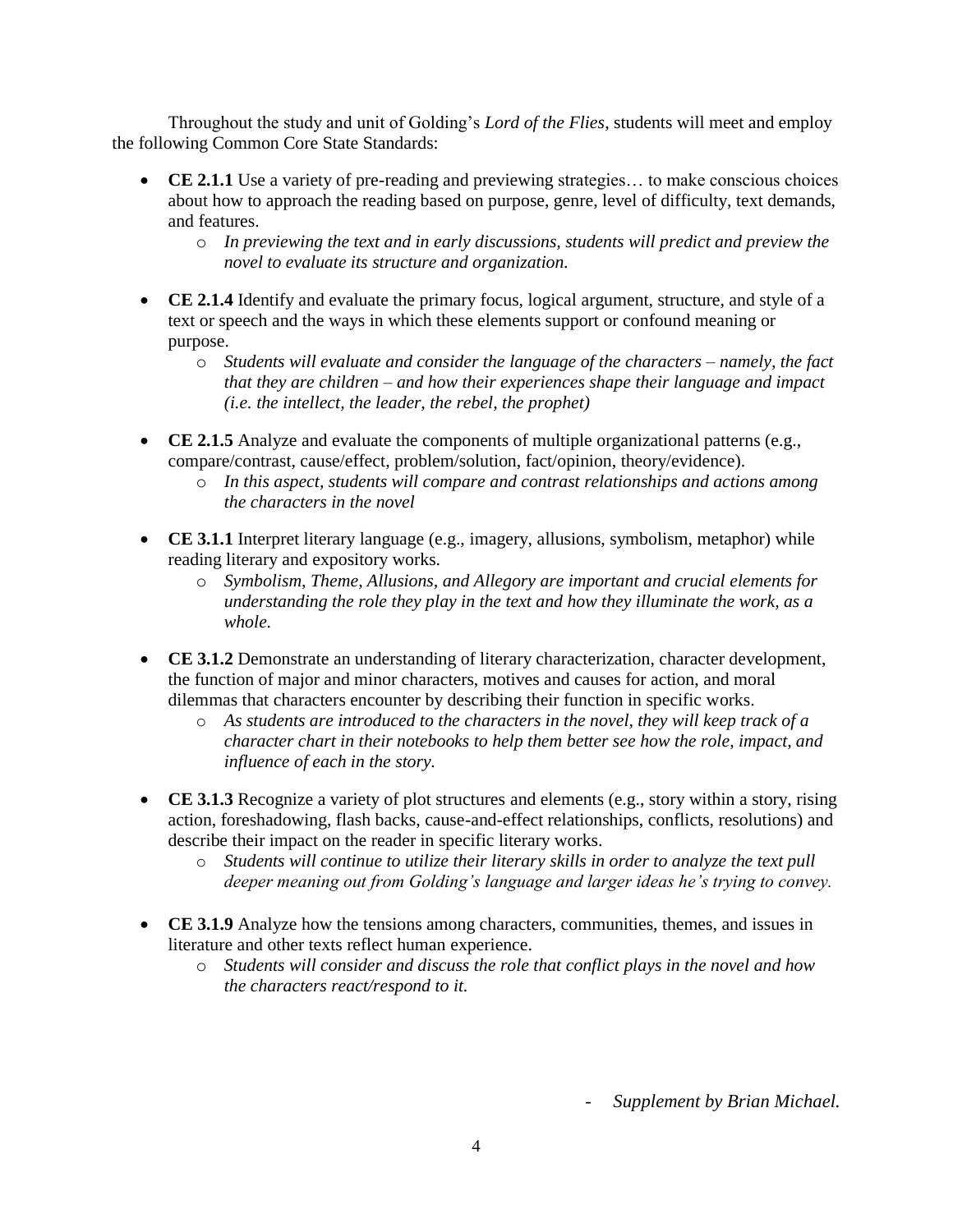### *Teacher's Background/Additional Information:*

There are a few key facts that teachers need to know about *Lord of the Flies* in order to successfully teach the unit. Teachers should know that the author, William Golding, was in the Royal Navy during World War II and wrote the novel afterwards. It is possible that World War had a lasting impact on Golding's thoughts and feelings when writing the novel. A quote from William Golding that could be useful is "...unless we control ourselves, we sin. Our nature is to want to grab something that belongs to somebody else, and we have either to be taught or teach ourselves that you've got to share, you can't grab the lot"  $(20<sup>th</sup>$  Century Literature 134). This quote about his feelings on human tendency and selfishness speaks directly to themes seen in his novel.

Teachers may also want to know that *Lord of the Flies* is partly about Britain, where William Golding grew up, and the British. However, when asked if he was referring to Britain's class structure in the novel, Golding replied that it could be about any country's class structure and the judgments and assumptions that can go along with classes.

In considering the influence of religion, it would be helpful for teachers to know "lord of the flies" is a translation of the Hebrew *Ba'alzevuv,* which can be traced back to a "pungent and suggestive name for the Devil" (Epstein 205). This "devil" functions to only provide survival to whomever it belongs to, with the tendency to think single-mindedly.

As reading and discussion of the novel continues, teachers should encourage students to consider cliques, stereotypes, and social groups among society today to see how things have changed and/or stayed the same.

- *Supplement by Carolyn Stermer.*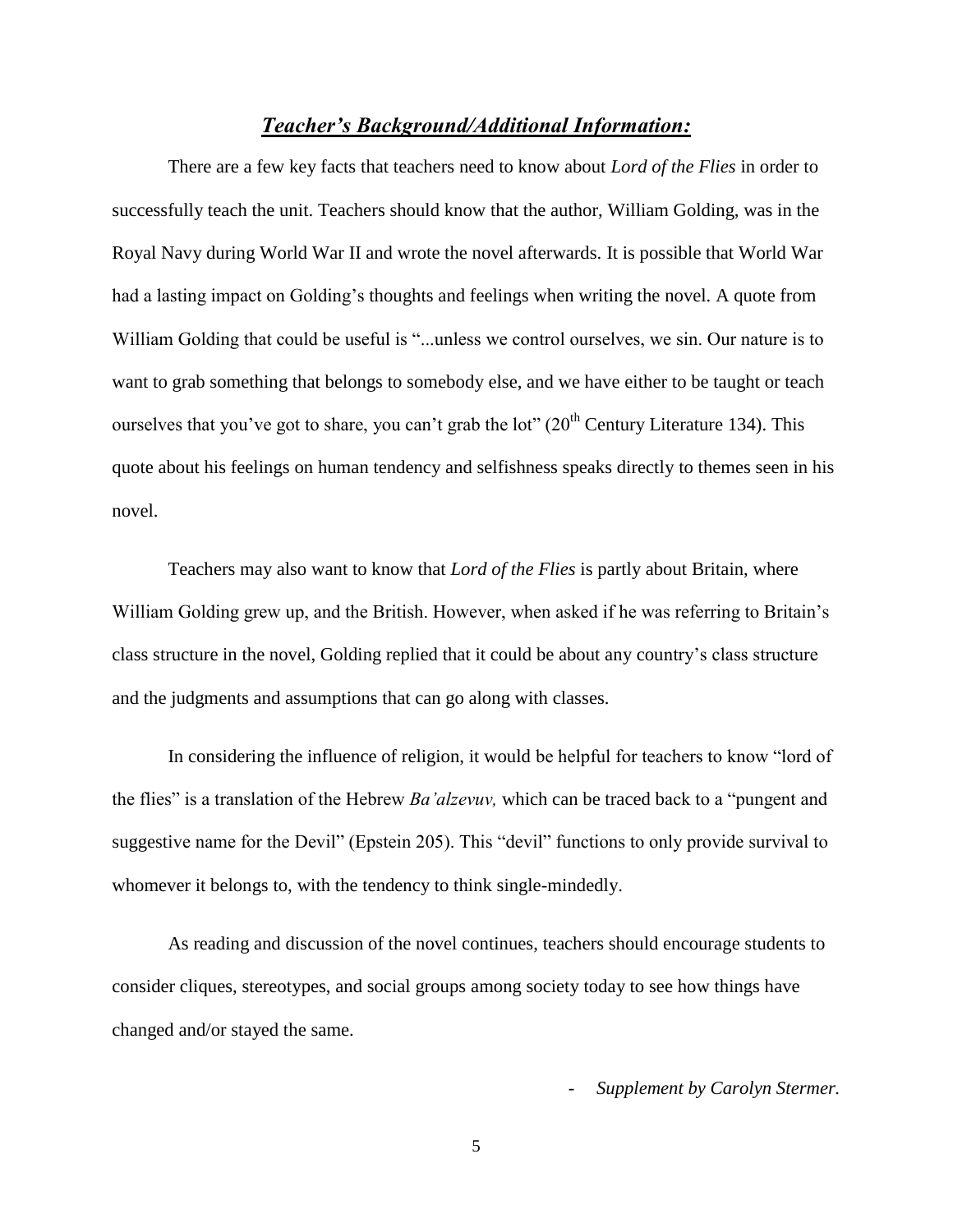## *Assessment Strategies:*

Effective grading practices will ensure that students understand what is expected of them and how to achieve grade success in the future. With this unit plan (and any unit plan used in the future), emphasis will be placed on solid feedback and constructive comments. The use of a rubric for group projects and written assignments will clearly provide both expectations on behalf of the student and how the teacher will in turn assess the assignment and allot a letter grade.

A valuable grading practice method is to present a "target objective" to the class, so that all students can be aware of the anticipated outcome of the unit. This "target objective" will be placed on the board (or visible elsewhere in the classroom) and will be referred to throughout the unit. When students are graded on a certain assignment, they will ultimately be scored on whether or not they completed the "target objective." By explaining specific tasks at the beginning of the unit, students will have these objectives on their mind while completing every assignment.

#### **Self-Assessment Activity for Students:**

A useful self-assessment activity for this unit is the implementation of "reflection journals," which will be used throughout the entire unit as students read the novel, *Lord of the Flies*. For each chapter, students will be expected to complete a journal entry answering prompts such as *how did this chapter make me feel?* Or *where was this symbol introduced earlier in the novel?* By composing reflective entries, students will be more aware of what they are reading and how they interpret the novel for themselves. Students can choose to share their entries if they wish. At the end of the unit, the journals will be collected and graded based on effort and completion (not necessarily for content, as reflection journals are subjective).

- *Supplement by Angela Trpcevski.*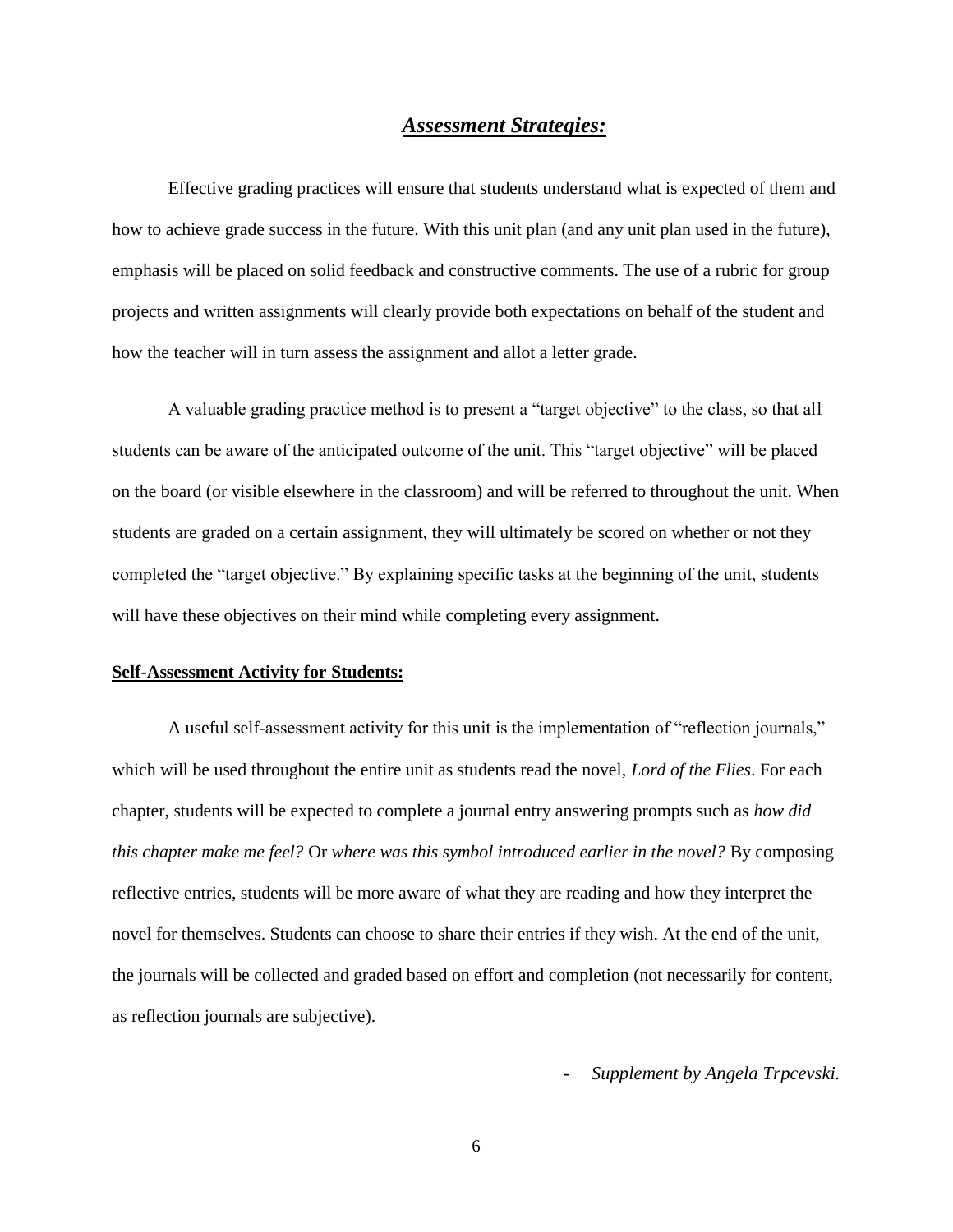## *Sample Writing Assignment:*

## **Writing Project Assignment Sheet – LOTF**

Name:\_\_\_\_\_\_\_\_\_\_\_\_\_\_\_\_\_\_\_\_\_\_\_ Date:\_\_\_\_\_\_\_\_\_\_\_\_ Hour:\_\_\_\_\_\_\_\_\_\_\_\_

## *INSTRUCTIONS:*

For this assignment, you will be writing an internal monologue! I would like you to take on the persona of one of the characters from the novel during a major event, and write a 1-2 page internal monologue depicting what you think might have been going through your chosen character's mind during the event.

## *SOME THINGS TO REMEMBER:*

- $\triangle$  Be sure to choose an event that you can really write about. If it is too simple your monologue will be uninteresting and difficult to write.
- $\triangle$  This is an INTERNAL monologue, so no spoken words to other characters!
- $\triangle$  Please make sure your depiction of the event is accurate. If you're writing about what Jack is thinking when he first tries and fails to kill the pig, you shouldn't include details from when he and his hunters actually kill a pig.

## *SOME REMARKS ON FORMATTING:*

- $\triangle$  As usual, this paper should be:
	- Times New Roman
	- 12-point font
	- 1-inch margins
	- Double-spaced
- Your name should be in MLA format!
- $\triangle$  Your title should be creative!
	- NOTE: Exemplary titles may receive an extra credit point!

## *GRADING:*

Your monologue will be graded using the following grading scale (\*see next page):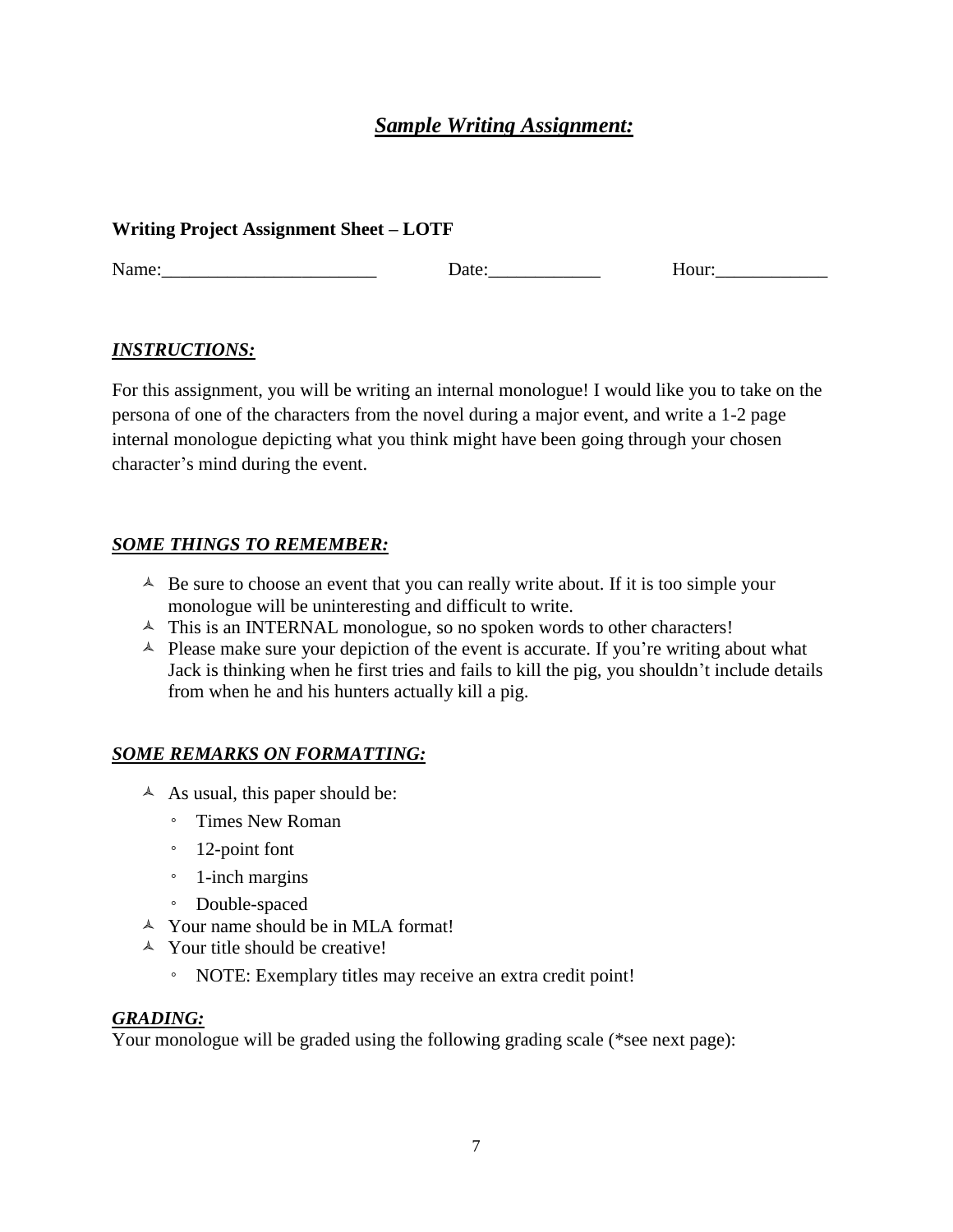|                                                                                                | 5                                                                                                                     | 4                                                                                                                                                                                             | $\overline{\mathbf{3}}$                                                                                                                                                           | $\overline{2}$                                                                                                                                                                                                                     | 1                                                                                                                                                                              | <b>Total</b> |
|------------------------------------------------------------------------------------------------|-----------------------------------------------------------------------------------------------------------------------|-----------------------------------------------------------------------------------------------------------------------------------------------------------------------------------------------|-----------------------------------------------------------------------------------------------------------------------------------------------------------------------------------|------------------------------------------------------------------------------------------------------------------------------------------------------------------------------------------------------------------------------------|--------------------------------------------------------------------------------------------------------------------------------------------------------------------------------|--------------|
| <b>GUMPS</b><br>(Grammar,<br>Usage,<br>Mechanics,<br><b>Punctuation</b><br>, Spelling)<br>(x2) | Paper has no<br>GUMPS errors.                                                                                         | Paper has 1-4<br>GUMPS errors.                                                                                                                                                                | Paper has 5-7<br>GUMPS errors.                                                                                                                                                    | Paper has 8-9<br>GUMPS errors.                                                                                                                                                                                                     | Papaer has 10 or<br>more GUMPS<br>errors                                                                                                                                       |              |
| <b>Structure of</b><br>Paper<br>(x3)                                                           | Paper properly<br>follows the<br>structure of an<br>internal<br>monologue.                                            | Paper mostly<br>follows the<br>structure of an<br>internal<br>monologue, but<br>may stray once or<br>twice.                                                                                   | Paper somewhat<br>follows the<br>structure of an<br>internal<br>monologue, but<br>contains elements<br>of external<br>conversation.                                               | Paper contains<br>multiple<br>elements of<br>dialogue and<br>external<br>communication.                                                                                                                                            | Paper does not<br>follow the<br>structure of an<br>internal<br>monologue.                                                                                                      |              |
| <b>Formatting</b><br>(x3)                                                                      | Paper is properly<br>formatted<br>according the the<br>guidelines<br>provided.                                        | Paper is mostly<br>formatted<br>correctly, one or<br>two errors in font<br>or spacing, etc.                                                                                                   | Paper is somewhat<br>formatted correctly,<br>spacing is off, font<br>size is too large or<br>too small, etc.                                                                      | Paper is<br>formatted<br>incorrectly in<br>multiple ways.                                                                                                                                                                          | Paper has little<br>or no formatting<br>at all.                                                                                                                                |              |
| <b>Title</b><br>(x2)                                                                           | Title is creative<br>and shows<br>thoughtfulness.                                                                     | Title is relatively<br>creative, but could<br>be better.                                                                                                                                      | Title is mildly<br>generic, but shows<br>some signs of an<br>attempt at<br>creativity.                                                                                            | Title is generic,<br>and shows little<br>to no signs of<br>creativity.                                                                                                                                                             | No title/Title is<br>extremely<br>generic (e.g.,<br>"Monologue<br>Paper")                                                                                                      |              |
| <b>Content</b><br>(x4)                                                                         | rubric<br>instructions, and<br>includes a major<br>event from the<br>novel. Paper is<br>creative and<br>well-written. | Paper follows the Paper follows the<br>rubric instructions<br>and includes a<br>major event from<br>the novel. Paper is<br>mostly creative,<br>but contains some<br>errors in the<br>writing. | Paper follows the<br>rubric instructions,<br>but does not<br>include a major<br>event from the<br>novel. Paper is<br>somewhat creative,<br>but contains errors<br>in the writing. | Paper does not<br>follow the rubric<br>instructions, and<br>does not contain<br>a major event<br>from the novel.<br>Paper is<br>somewhat<br>creative, but<br>contains many<br>errors in the<br>writing.<br><b>GRAND TOTAL (x2)</b> | Paper does not<br>follow the rubric,<br>and does not<br>contain a major<br>even from the<br>novel. Paper is<br>not creative, and<br>contains many<br>errors in the<br>writing. |              |

- *Supplement by Anna Klobuchar.*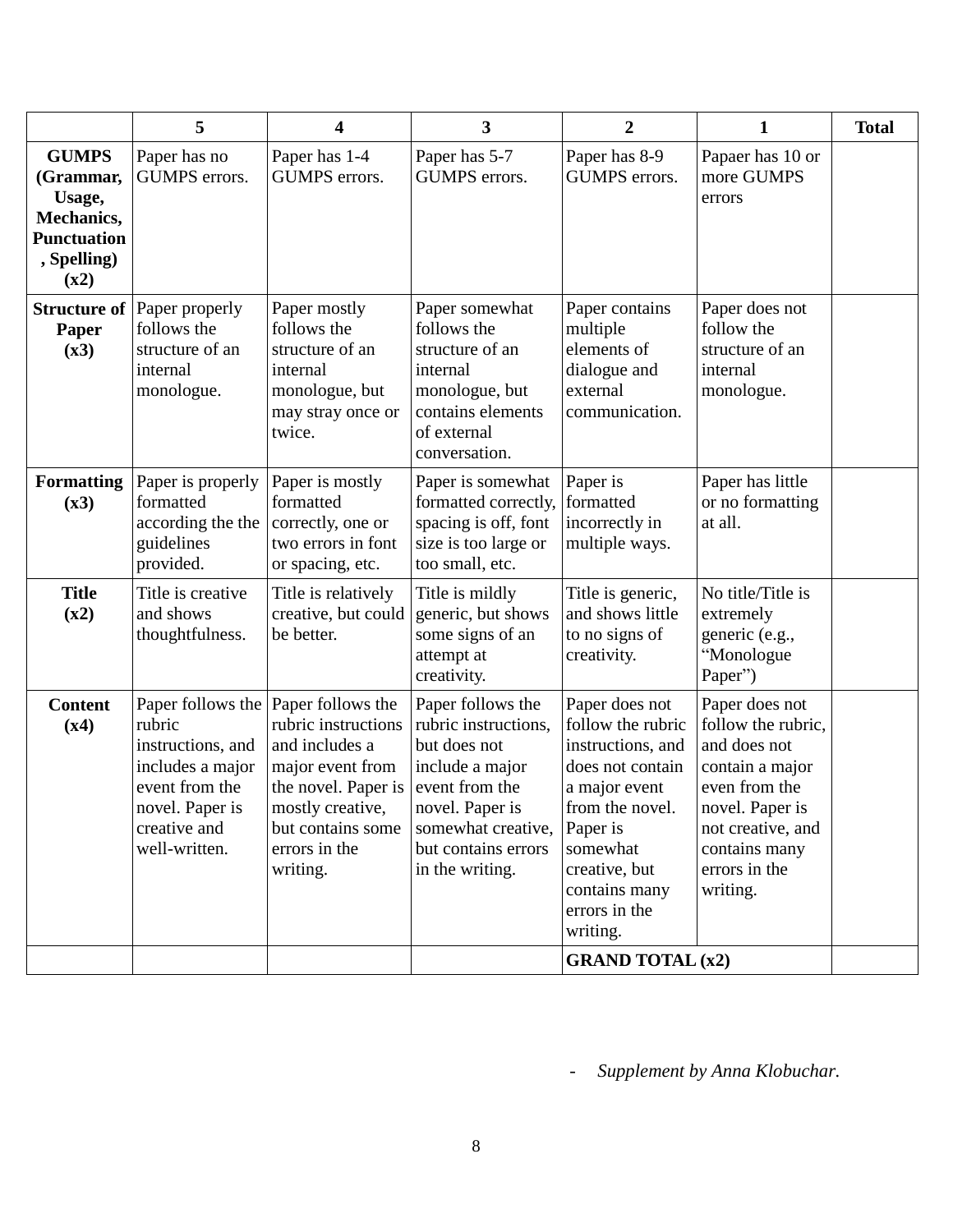## *Sample Quiz:*

### **Chapter 1-2 Quiz**

| N<br>манк | $\sim$ .<br>. A I H<br>--<br>----<br>___ | $ -$<br>- --<br>$\cdots$<br>-- |
|-----------|------------------------------------------|--------------------------------|
|           |                                          |                                |

1.) Why is the conch shell important to Ralph and Piggy?

- A.) It reminds them of the beaches at home.
- B.) They use it as a makeshift trumpet to call the other boys to their location.
- C.) Piggy wants to keep it as a souvenir.
- D.) They think they might be able to use it to collect water.

2.) Why is Golding's initial description of Piggy important?

- A.) It demonstrates his strength and prowess as a leader.
- B.) Golding wants us to know that Piggy is different from Ralph.
- C.) It shows us that Piggy will be weak, or a liability.
- D.) Golding wants us to understand why Piggy has earned that name.

3.) True or False (circle your answer): Ralph is in charge of the hunters.

4.) What is the issue with the fire that the boys start on top of the mountain?

- A.) It doesn't produce enough smoke, so it will not work as a signal fire.
- B.) It isn't b'g enough.
- C.) The wood isn't d'y enough.
- D.) The flames are too hot.

5.) Match each character to his description:

| Piggy | Fair-haired, leader of the boys, "gol"en" co" ored skin |
|-------|---------------------------------------------------------|
| Ralph | Skinny, vivid, shy, with straight, black hair           |
| Jack  | Fat, wears glasses, has asthma                          |
| Simon | Tall, thin, red hair, freckles, leader of the choir     |

- *Supplement by Anna Klobuchar.*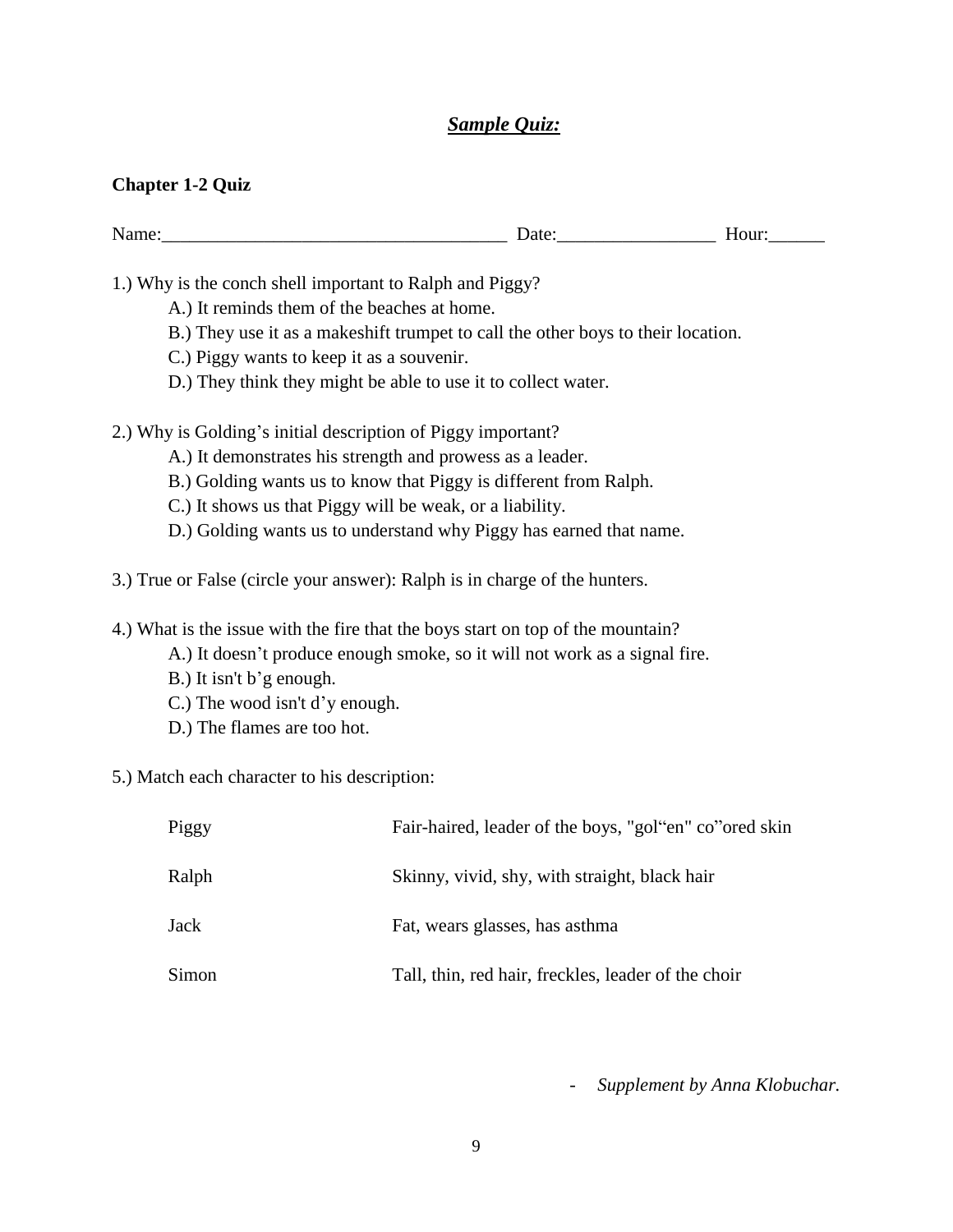## *Journal Writing:*

### **Journal Writing Prompts:**

- 1. Consider what life would be like on a deserted island with a group of people your age. What challenges do you think would arise? What roles do you think you would take on... leader or team player?
- 2. If you were in Ralph's shoes and attempting to take on the role of the leader, what are four rules that you would enforce and why? How would these rules have changed events in the book?
- 3. Take a minute to consider the relationship between Ralph and Piggy, or Ralph and Jack. Compare one of these relationships to one in your life that you have experienced. What are the similarities? What are the differences? Explain.
- 4. On page 190, the author has the sentence "Roger sharpened a stick at both ends" twice in a row. Why do you think William Golding chose to include this twice?

*\*Note that each journal-writing prompt should be as a guide or supplement. Teachers are not limited to these prompts and are free to adapt and/or edit the prompts, as well as create new ones that are catered to their class. It is suggested that journal-writing sessions take approximately 10-15 minutes and that students are participating in the exercise. Seek volunteers to share their answers and discuss, accordingly, if time permits.*

- *Supplement by Carolyn Stermer.*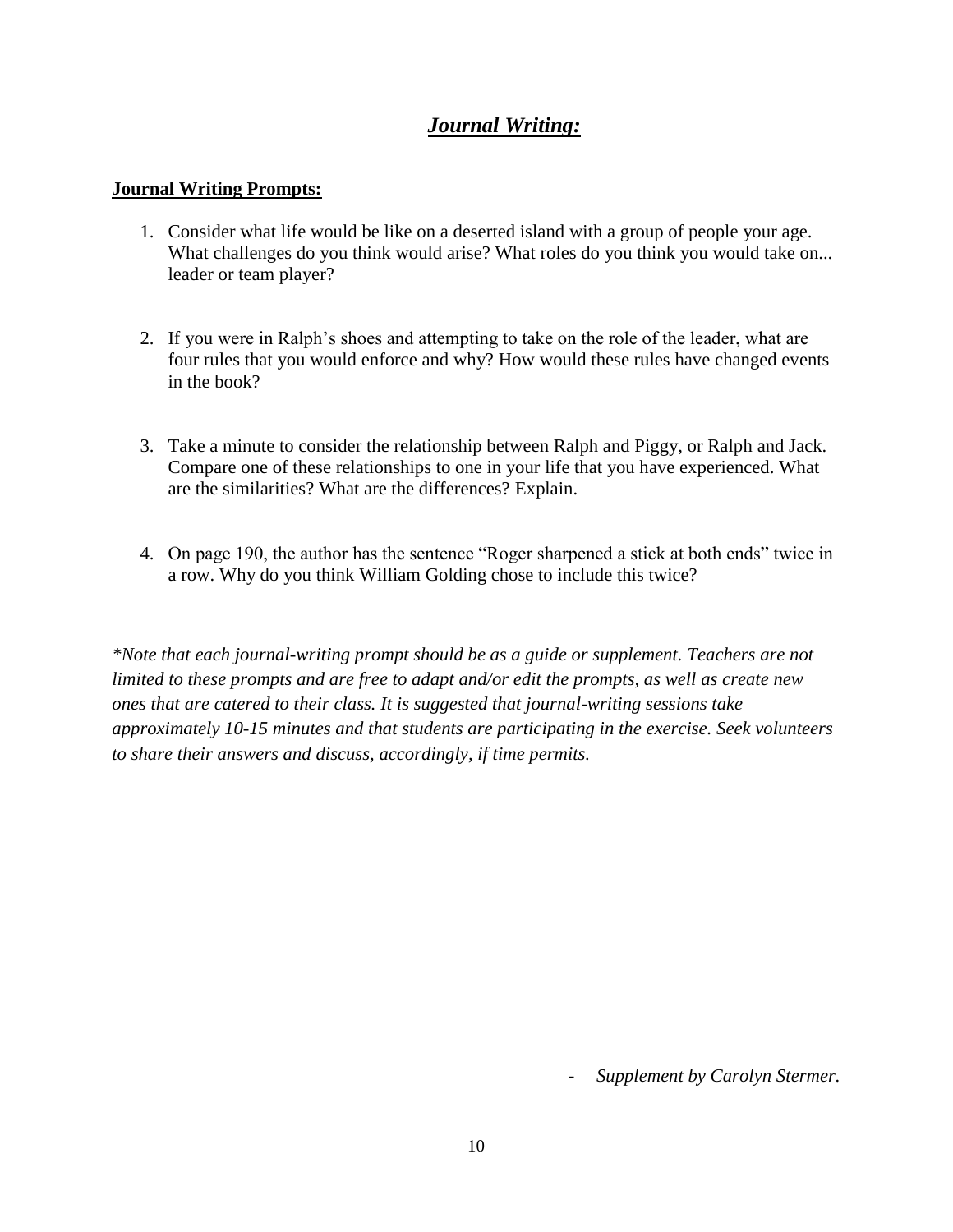## *Grammar Activity/'Mini' Lesson Plan:*

## **Lesson Plan**

**Teacher's Name:** Brian Michael **Course:** English 9 **Time/Length**: 1 class period (approx. 10-15 minutes)

**Topic:** Indefinite Pronouns **Unit:** Grammar (Subject-Verb Agreement) **Date:** June  $12^{th}$ ,  $2^{0}13$ 

## **Rationale:**

This lesson will be tied in and correlated with the ongoing grammar study of subject-verb agreement and reviewing this aspect of correct grammar usage. Students will expand upon their knowledge of pronouns to review and better understand what an indefinite pronoun is, the different types of indefinite pronouns (singular, plural, or either), and how they function in a sentence. They have been using pronouns constantly in both their writing and in their speaking all year and this lesson and brief activity will [hopefully] provide them a gentle reminder about the importance of using correct grammar.

## **Michigan Common Core Standards:**

- **CE 1.1.6** Reorganize sentence elements as needed and choose grammatical and stylistic options that provide sentence variety, fluency, and flow.
- **CE 1.1.7** Edit for style, tone, and word choice (specificity, variety, accuracy, appropriateness, conciseness) and for conventions of grammar, usage, and mechanics that are appropriate for audience.
- **CE 4.1.4** Control standard English structures in a variety of contexts (e.g., formal speaking, academic prose, business, and public writing) using language carefully and precisely.
- **CE 4.1.5** Demonstrate use of conventions of grammar, usage, and mechanics in written texts, including parts of speech, sentence structure and variety, spelling, capitalization, and punctuation.

## **Objective:**

Upon completion of this lesson, students will be able to:

- Define what an indefinite pronoun is and how they function in a sentence.
- Be able to identify indefinite pronouns in sentences and the different forms of indefinite pronouns.
- Craft and construct their own sentences using indefinite pronouns properly and following all other grammatical rules previously covered.
- Identify and connect the use of indefinite pronouns to other texts previously covered.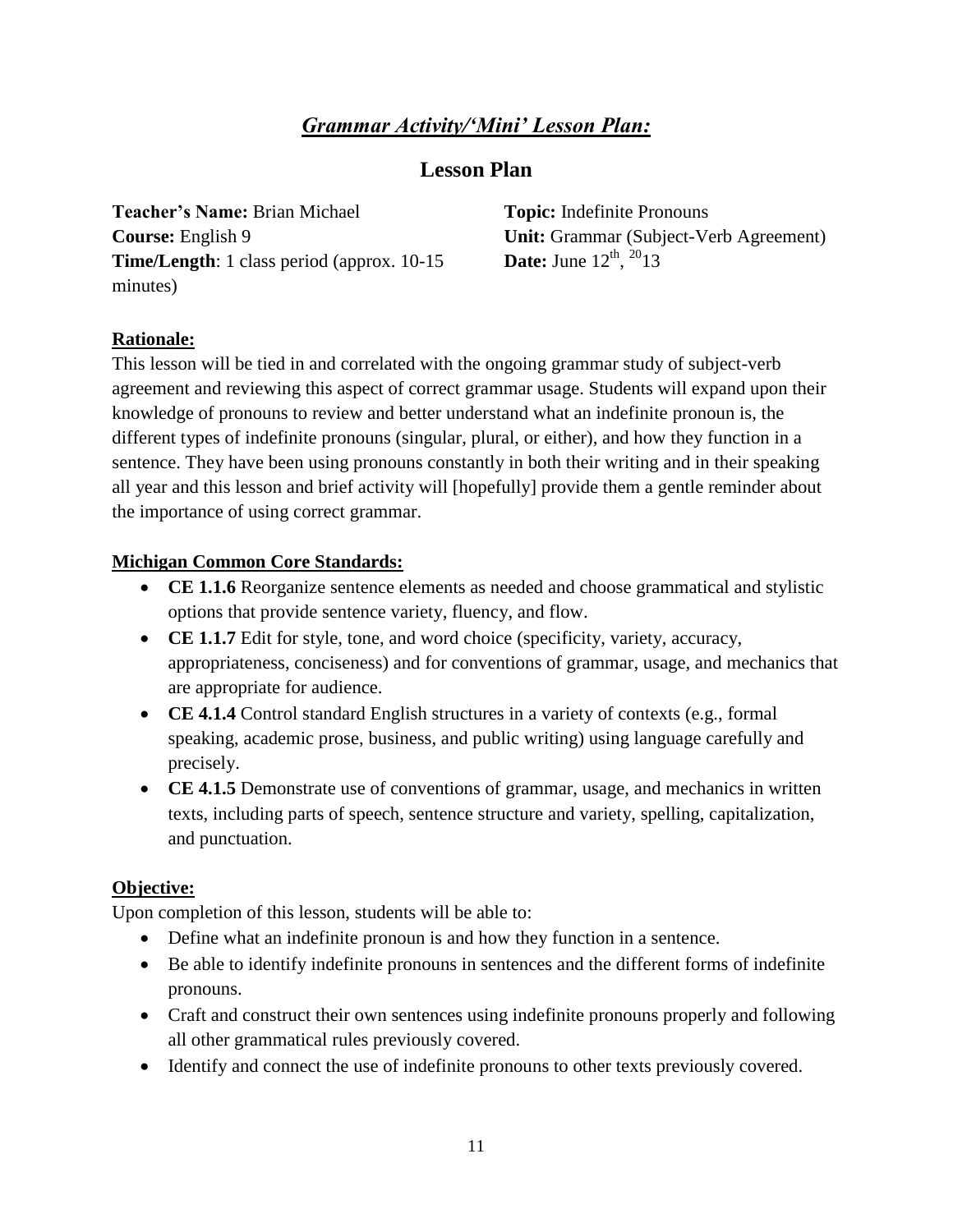## **Materials:**

- *Grammar for Writing* textbook
- Prezi presentation/lecture
- Epson projector (for viewing/displaying the Prezi lecture)
- Handouts (approx. 30) of lesson and corresponding assignment.
- Pen/Pencil

## **Procedure:**

## *Anticipatory Set:* **Review of Pronouns (approx. 1 minute)**

- Ask students what a pronoun is and to definite it.
	- o Pronoun: word that takes the place of a noun or another pronoun.
- Ask students what an antecedent is and what it might be in the sentence examples provided in the Prezi.

## *Activity One:* **Define Indefinite Pronouns (approx. 4-5 minutes)**

- Ask students to describe what they think an indefinite pronoun might be.
- Define indefinite pronoun.
	- o Expresses an amount or refers to an unspecified person or thing.)
- Emphasize that indefinite pronouns are vague and their meaning is not definite.
- Discuss types of definite pronouns and the corresponding chart
	- o Singular
	- o Plural
	- o Singular OR Plural
- Review the use of doesn't and don't
	- o Doesn't is singular
	- o Don't is plural
- Review how to substitute 'none of it' or 'none of them' to determine whether a sentence involving the word none is singular or plural.

## *Activity Two:* **Practice Examples on the board together as a class (approx. 2-3 minutes)**

 As a class, ask for volunteers or call on students to identify the correct indefinite pronoun in each sentence and have them explain their answer.

## *Activity Three:* **Discuss the Relevance and Importance of Using Indefinite Pronouns and Correct Grammar (approx. 1 minute)**

- Stress to students the importance that one cannot determine correct grammar by just sound; there are certain rules and conventions that must be followed.
- Ask students when/where they've seen incorrect grammar; discuss how people use incorrect grammar so much that they don't even realize they're doing so.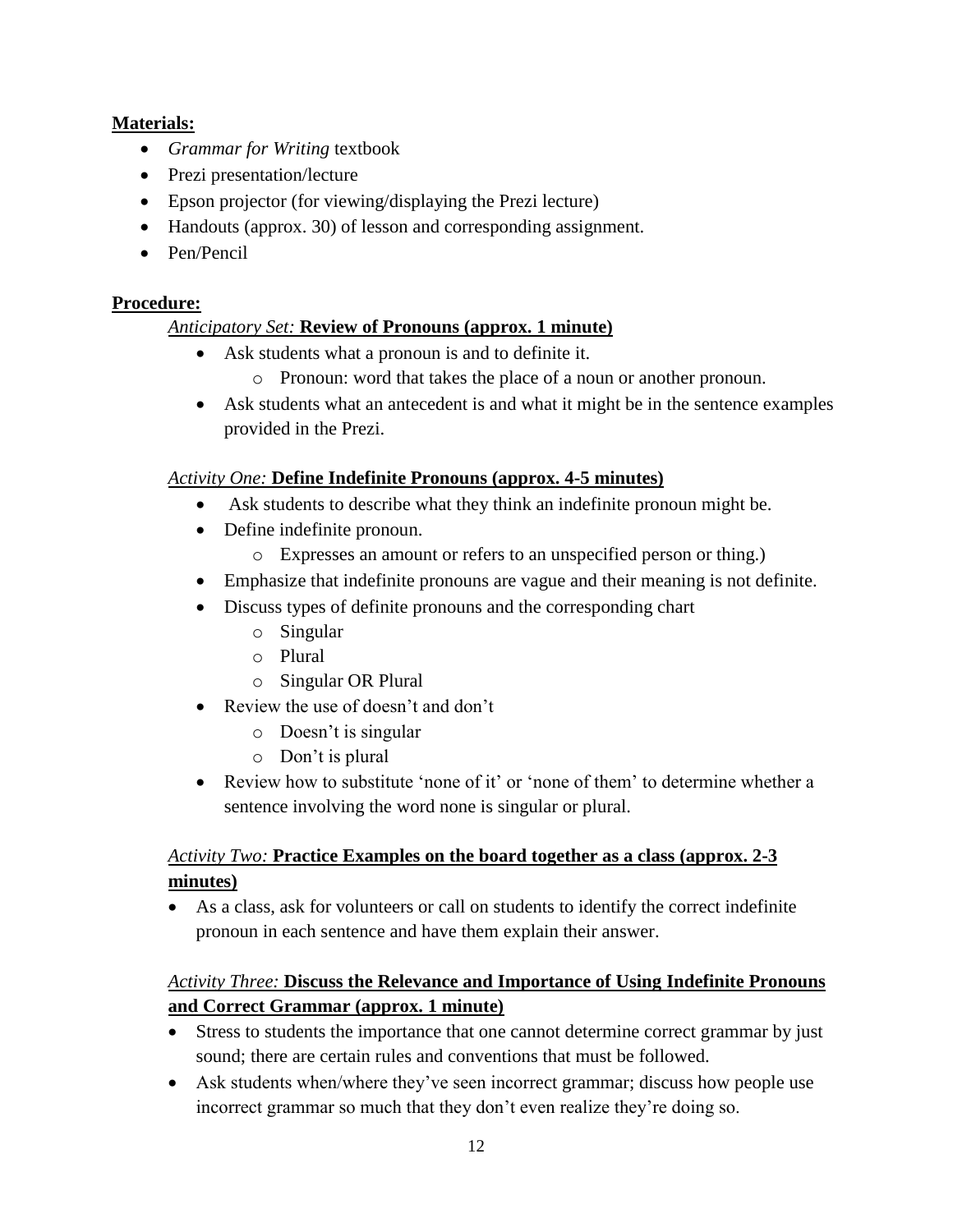Remind students that they will see this material again on the upcoming grammar quiz, as they progress through their reading of the novel, and questions where they have to identify it on the ACT and other standardized tests.

## *Activtiy Four:* **Handout/Practice Assignment & Use in LOTF (approx. 2-3 minutes)**

 Allow students time to work on the handout assignment and when finished (if time permits), go over some examples together, as a class and/or share examples of indefinite pronoun usage and explain in LOTF.

## **Assignments and Reminders:**

Students would be given a handout of notes and be asked to fill in the blanks as they follow along to the lecture/lesson. On the back, they will have an assignment where they are asked to identify and practice their ability to recognize indefinite pronouns and examples of them in Golding's *Lord of the Flies*.

## **Assessment:**

Students will be assessed on their progress and comprehension of the material as they complete the worksheet assignment. Additionally, students will have a brief grammar quiz later during the week where they will be asked to answer several questions about indefinite pronouns.

- *Supplement by Brian Michael.*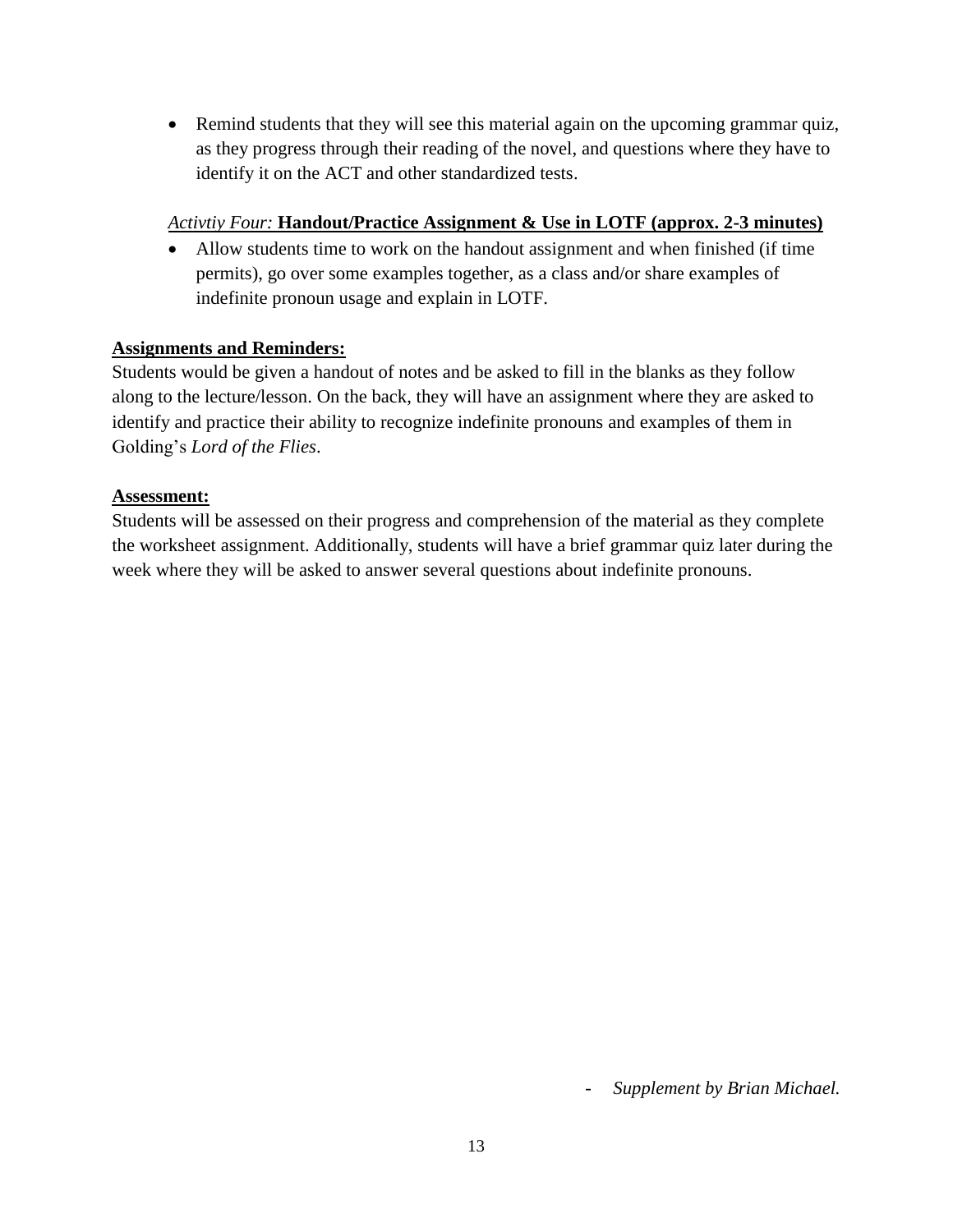## *Resources List:*

Al-Saidi, Afaf Ahmed Hasan. "Sav"gery and the heart of darkness in William Golding's L'rd of the Flies." *St"dies in Literature and Language* 4.1 (2012): 129. *Academic OneFile.* Web. June 2013. <http://www.cscanada.net/index.php/sll>.

In this article written by Afaf Ahmed Hasan Al-Saidi, Golding's background as a teacher and schoolmaster come to light. Because Golding was familiar with the true nature of young boys, he was able to write a novel that explores the darkest sides of their personalities. Al-Saidi purposes that Golding was indeed pessimistic about humankind, and was confident that when young men are left to their own devices, only anarchy would result. This article takes a closer look into themes of savagery in *Lord of the Flies*.

Carey, John. *William Golding: The Man Who Wrote* Lord of the Flies*.* London: Faber and Faber, 2009. Print.

John Carey's biography of the famous British author gives a new perspective into the life of the man whose novel took the world by storm. *William Golding: The Man Who Wrote Lord of the Flies* uses family interviews, unpublished manuscripts, and Golding's own notes to paint a portrait of Golding's life. Some readers will be surprised to find out that the demons Golding wrote about in works such as *Lord of the Flies* were manifested from his own personal struggles. This is the first (and perhaps the most in-depth) biography of William Golding.

Collins, Suzanne. *The Hunger Games.* Vol. 1. New York: Scholastic Inc., 2008. Print. 3 vols. *The Hunger Games* Trilogy.

Suzanne Collins, an American fantasy and science fiction author, has taken the world by storm with her penultimate series, *The Hunger Games* Trilogy. This novel delves into a dystopian future where a corrupt government sends children into a battle arena to fight to the death. *The Hunger Games* features themes of survival, barbarism, and the descent of humanity in the most dire of situations. Although the protagonist, Katniss Everdeen, sees the flaws in her own government, many of the adolescents fighting alongside her only crave disorder and carnage. *The Hunger Games* can be used as a supplemental novel as students read *Lord of the Flies*.

Diken, Bülent, and Carsten Bagge Laustsen. "Fro" War to War: Lord of the Flies as the Sociology of Spite." *Al"ernatives: Global, Local, Political* 31.4 (2006): 431-52. *JSTOR.* Web. 17 June 2013. <http://www.jstor.org/stable/40645195>.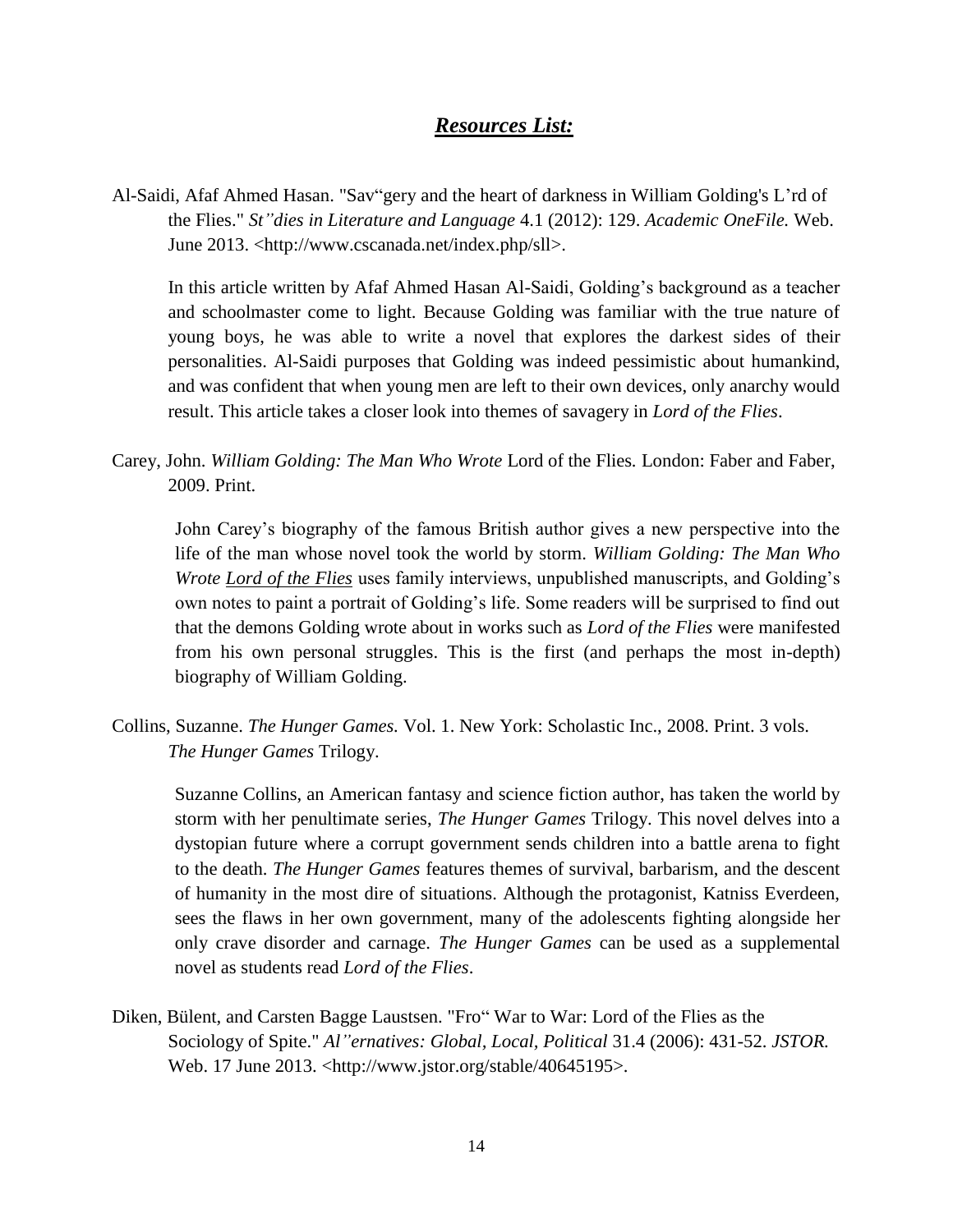This article explores the many juxtapositions present in *Lord of the Flies*. Perhaps the most obvious is the young boys' fascination with nature and their apparent fear of it. The characters also struggle to conflate their need for order and organization with their eventual descent into madness and barbarism. Also discussed in this article is the novel's theme of selfishness and spite, which may have been influenced by Golding witnessing first-hand the effects of a global war. Golding understood that society had internal flaws that would only become apparent in disastrous situations, and this novel serves as an allegorical warning of the consequences of a selfish society.

Golding, William, and James R. Baker. "An "nterview with William Golding." *Tw"ntieth Century Literature* 28.2 (1982): 130-70. Web. June 2013.

In this intimate interview between William Golding and James R. Baker, Baker asks Golding about his own personal philosophies and how they translate to his written works. Some topics discussed in this revealing article include the influence of theater and drama, World War II, faith and belief, and Golding's own moral code. Golding comes across as a humble, unassuming author even as Baker spits out numbers of copies sold and languages *Lord of the Flies* has been translated into. This interview gives readers a deeper look into the psychology behind Golding's most famous novel.

Golding, William. *Lord of the Flies.* Perigree Premium Ed. New York: The Penguin Group, 2006. Print.

*Lord of the Flies* has become a classic in British Literature because of its heavy use of symbolism, allegory, and its dense themes. In this novel, Golding tells the tale of a group of young schoolboys who are forced to create a society of their own after their plane crashes. Although the group seems organized and democratic at first, the savagery of mankind quickly comes to surface, and utter chaos ensues. Soon the boys are worshipping beasts, imagining monsters, and committing unspeakable acts of violence on one another. Heavily influenced by the horrible aftermath of World War II, Golding wrote a novel where the most dangerous beast is human nature.

"Loo"ing Anew at 'Lor' of the Flies.'" B'"Alan Cheuse. *All Things Considered.* Narr. Alan Cheuse. NPR. Washington, D.C., 29 Mar. 2004. Radio.

Fifty years after the original publication of *Lord of the Flies*, book reviewer Alan Cheuse revisits the symbolic novel through a new lens. Cheuse explains the inspiration for the novel and its continued relevance into the  $21st$  c<sup>en</sup>tury. From the aftermath of World War I and World War II comes a novel plagued with "pol"tical pessimism," an" earlier novels such as *Robinson Crusoe* set the tone for this classic novel. In this radio broadcast from NPR, Alan Cheuse explains that the decline of humankind is inescapable; Golding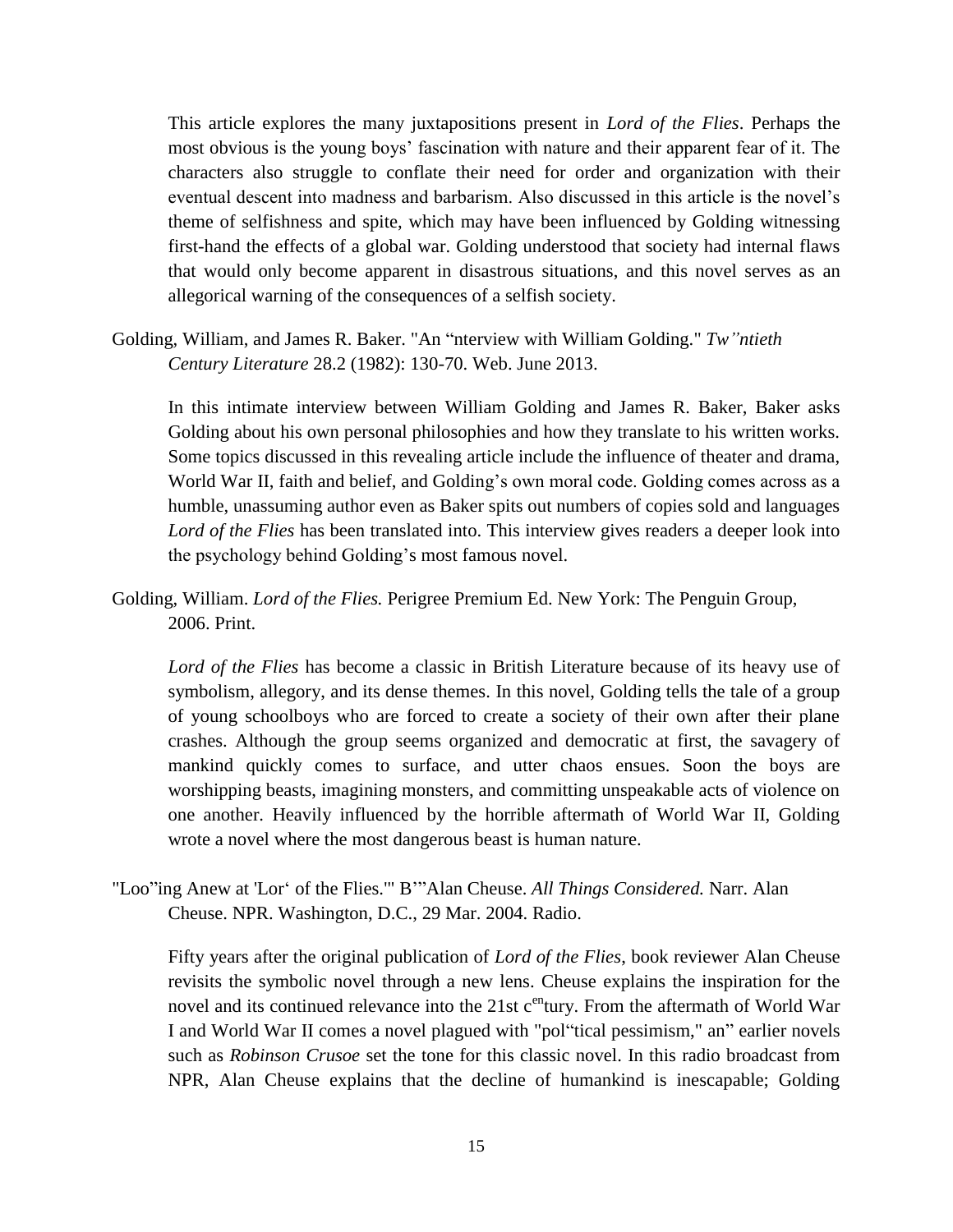continues to shock readers with a bloody, violent "fab"e," ev"n fifty years after readers first picked up a copy of *Lord of the Flies*.

Oldsey, Bern, and Stanley Weintraub. "Lor" of the Flies: Beezlebub Revisited." *Co"lege English* 25.2 (1963): 90-99. *JSTOR.* Web. June 2013. <http://www.jstor.org/stable/373397>.

This article responds to early criticism of Golding's writing, which often identified the author as "unoriginal" or "gimmicky." Oldsey and Weintraub argue that William Golding must be viewed in his own right and not compared to other authors, such as Jonathan Swift, who utilize the same theme of a former aristocrat stranded on a deserted island. Because of Golding's use of symbols and themes throughout his novels, he has succeeded where many other authors have failed. Through complex characterization and a detached tone, Golding is able to produce a novel that makes a strong social commentary without his own voice interfering.

- *Supplement by Angela Trpcevski.*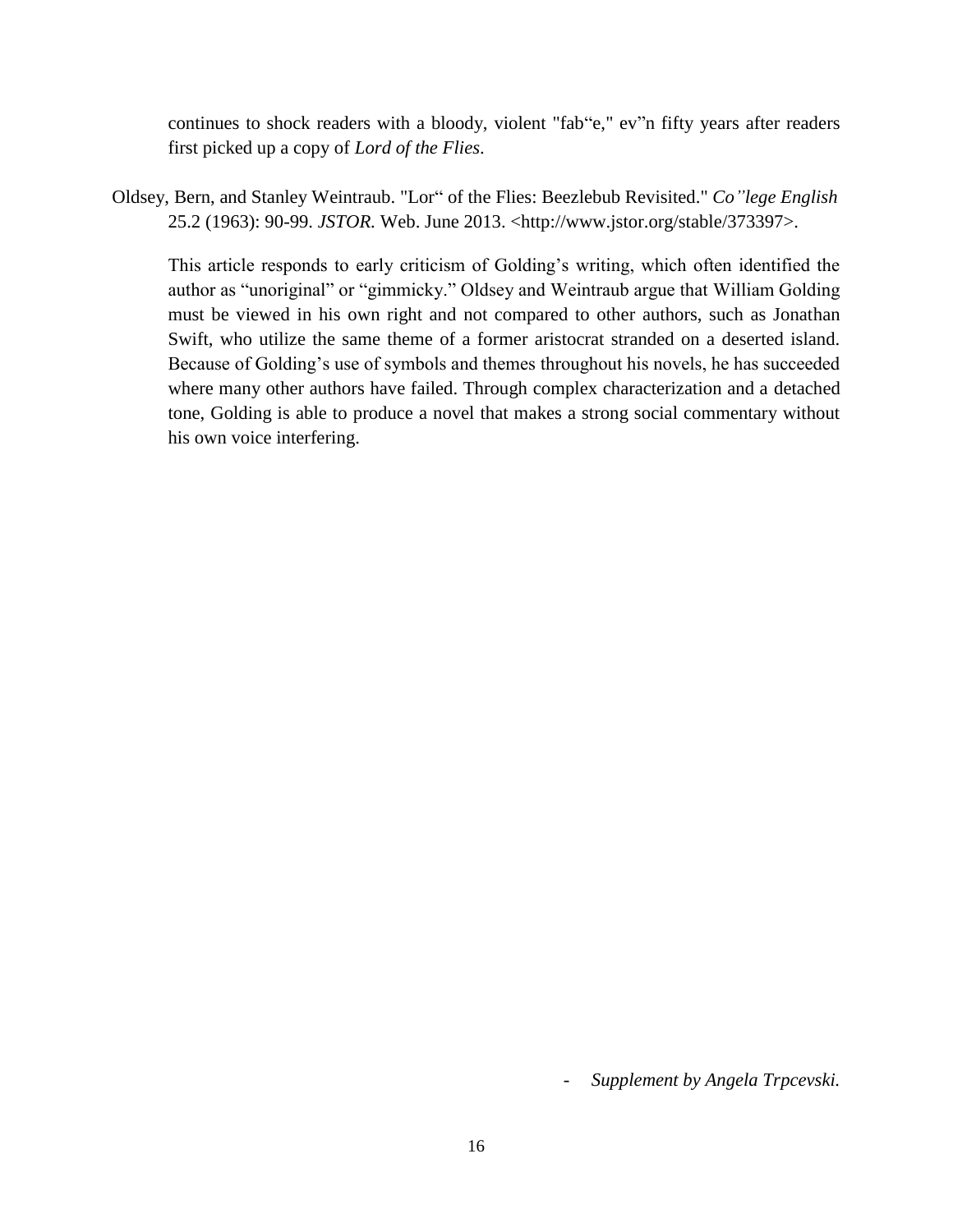## *Lesson Plans:*

## **Lesson Plan**

| <b>Course: ELA</b>                   | <b>Topic:</b> Historical Context |
|--------------------------------------|----------------------------------|
| <b>Teacher's Name:</b> Ms. Klobuchar | <b>Grades:</b> 9th or 10th       |
| <b>Unit:</b> Lord of the Flies       | <b>Time:</b> 55 minutes          |

### **Rationale:**

This lesson will look at the historical context surrounding the time period *Lord of the Flies* was written. It would take place before reading the book, and would provide students with some background information about why this book was written. This lesson is important because knowing what was going on in history during the time a book was written allows students to better understand why the author chose to write it. Ideally, if students understand what influenced Golding to write this book, they will also better understand the themes portrayed in the book.

### **Common Core Standards:**

- $\triangle$  CCSS.ELA-Literacy.RL.9-10.6 Analyze a particular point of view or cultural experience reflected in a work of literature from outside the United States, drawing on a wide reading of world literature.
- A CCSS.ELA-Literacy.RL.9-10.9 Analyze how an author draws on and transforms source material in a specific work (e.g., how Shakespeare treats a theme or topic from Ovid or the Bible or how a later author draws on a play by Shakespeare).
- $\triangle$  CCSS.ELA-Literacy.RI.9-10.6 Determine an author's point of view or purpose in a text and analyze how an author uses rhetoric to advance that point of view or purpose.

#### **Objectives:**

Upon completion of this lesson students will be able to:

- $\triangle$  Know and recite the year that the work was written, as well as the major historical events that were taking place at the time.
- $\triangle$  Relate the major themes of the novel to historical events of the time period.
- $\blacktriangle$  Analyze how the themes of the novel could work in today's society, and predict "repeats-inhistory" based on today's current events.

### **Materials:**

- White Board
- <sup> $\triangle$ </sup> Dry Erase Markers

#### **Procedure:**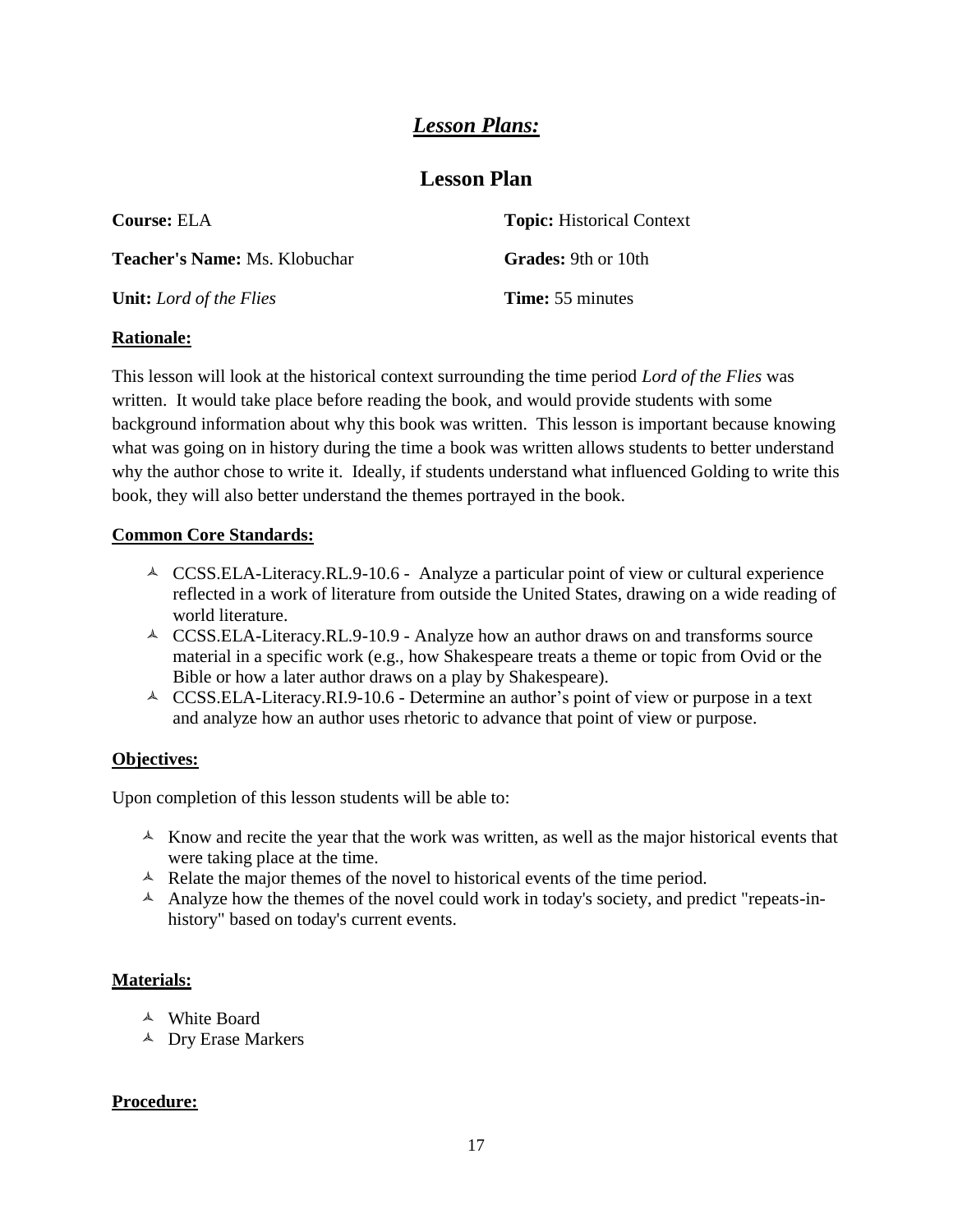Anticipatory Set (10)

- $\triangle$  Journal prompt will be written on the board. Students will be asked to write what they know about World War II and the surrounding time period.
- $\triangle$  Short discussion, the teacher will ask students to share what they know, and a list will be written on the white board.

Activity One (15)

 $\triangle$  Teacher will give a short lecture detailing the main historical events and also the main themes of the novel. The teacher will also discuss with the students why these events influenced Golding to write his novel. Students will be asked to take notes which will be used later on in the lesson.

Activity Two (20)

- $\triangle$  Teacher will divide students up into groups of three or four.
- $\triangle$  Students will be asked to go through their notes on the historical happenings and group them into categories based on the themes of the novel. Events may be used in more than one theme category.
- $\triangle$  Students must have a reason for why they have grouped each event in each particular category.

Activity Three (10)

- $\triangle$  A spokesperson for each group will be asked to share the categories their group came up with.
- $\triangle$  Students will be asked to add any groupings they did not think of to their list. These lists will be used for the homework assignment that will be given.

#### **Assignments and Reminders:**

The homework for this lesson will be to take the lists each students group came up with, and to predict a "repeat-in-history". The students will write two paragraphs detailing what historical event they think could possibly happen again, and why. What would the event look like now that we are 50+ years in the future? How could this even possibly influence our society? This is to be handed in the next day, and will be used later on for a larger writing prompt.

#### **Assessment:**

During the lesson I will be using informal assessment techniques to gauge student comprehension. Formal assessment will take place in the form of a section on the unit test, as well as questions on quizzes, about the historical context of the novel.

- *Lesson Plan Supplement by Anna Klobuchar.*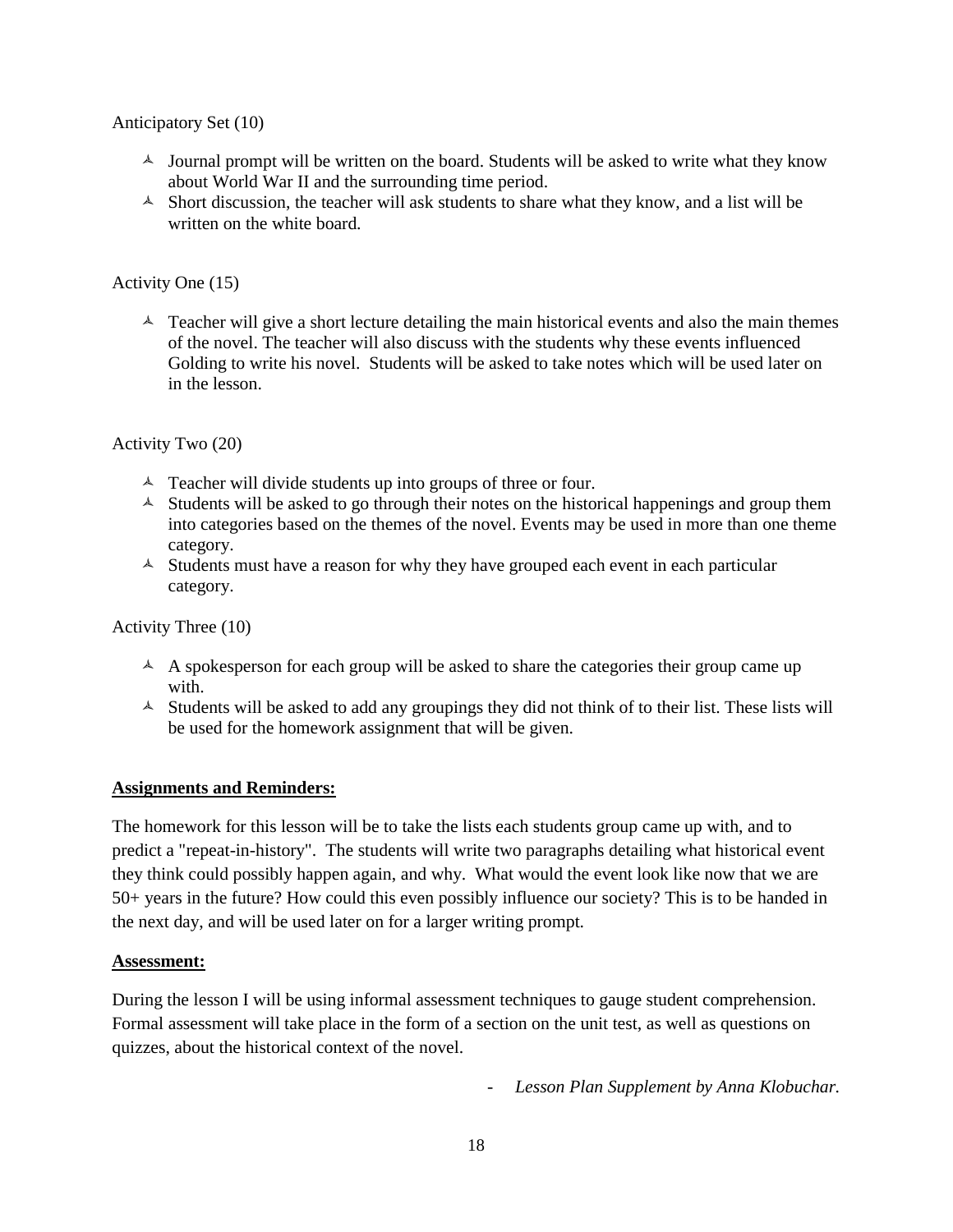## *Lesson Plans:*

## **Lesson Plan**

**Name**: Carolyn Stermer

**Date**: June 19, 2003

**Grade**: 11

**Topic**: Theme **Unit**: *Lord of the Flies*

## **Rationale**:

This lesson will go over one of the main themes in *Lord of the Flies.* It will require students to look at the human tendency towards cruelty and self needs in real life as well as in the characters of the novel. This lesson is important because it shows how the theme of order versus chaos can be an issue in real life and how *Lord of the Flies* is a demonstration of that. Both *Lord of the Flies* and this activity ask the question *does civilization enforce morality and/or do people naturally revert to cruelty?* This particular lesson will help students to look further into the theme and the realities of it.

## **Common Core Reading Standards:**

- "Determine a theme or central idea of a text and analyze in detail its development over the course of the text, including how it emerges and is shaped and refined by specific details; provide an objective summary of the text." (Reading Standards for Literacy in English 9-10, Key Ideas and Details #2)
- "Analyze how complex characters develop over the course of a text, interact with other characters and advance the plot or develop the theme." (Reading Standards for Literacy in English 9-10, Key Ideas and Details #3)
- "Determine the meaning of words and phrases as they are used in the text, including figurative and connotative meanings; analyze the cumulative impact of specific word choices on meaning and tone." (Reading Standards for Literacy in English 9-10, Craft and Structure #1)

## **Objectives:**

- Examine how a society without rules and structure can make people feel as well as the human need for structure, in real life as well as the characters in *Lord of the Flies*
- Develop critical thinking skills by determining the author's perspective about the human impulse towards cruelty and how civilization impacts cruelty vs. morals when reading, writing and listening
- Develop reading comprehension by focusing on predictions, questioning, comparing or contrasting, and discussion.

## **Materials:**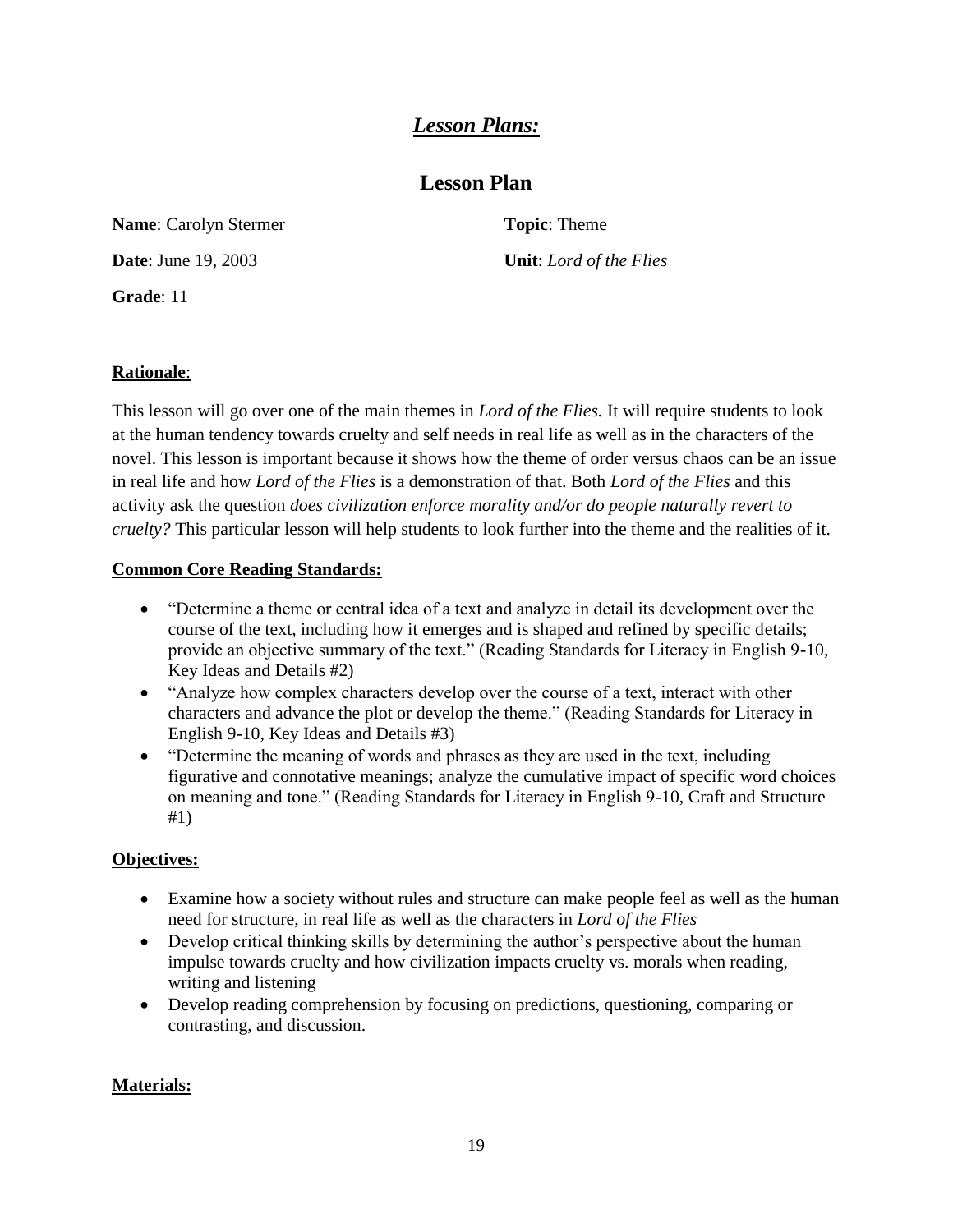- *Lord of the Flies*
- Modern day scenarios (different one for each group)
- Students will need their journals and books

### **Procedure:**

Anticipatory Set (10)

 Journal Prompt: Select any 3 quotes so far that support the theme of the question does *civilization enforce morality and/or do people naturally revert to cruelty?* Include page numbers and explanations of how these quotes express the theme.

### Activity 1 (10)

Students have time to individually read the novel

### Activity 2 (20)

 Students will be separated into small groups of about four to plan for an unexpected class where no teacher shows. Each will be given a different "modern day" scenario/problem from the "real life" in high school and a specific character to portray and decide how that character will overcome it. How would that character treat the other people involved? Will they consider the consequences? Students will need to explain reasoning behind thoughts with references to the novel.

### Activity 3 (15)

 Groups will share with class about their scenarios and why they chose the character to react they way that they did. As class watches they will need to write down if each group's character scenario either rejects or supports that civilization enforces morality.

### Closure (10)

 Students will do a comparison and contrast with the character they were given and write about how they would either act similarly or differently than the character. Students will need to explain their answer and how it either supports or rejects the theme of human cruelness in particular situations.

### **Assessment**:

I will conduct formative assessments by reading the journal entries to assess whether the students understand the theme of the book. I will also be able to assess while student groups explain their scenario and how the character would react. Students will hand in their comparisons with the character so I will assess those after the class as well.

- *Lesson Plan Supplement by Carolyn Stermer.*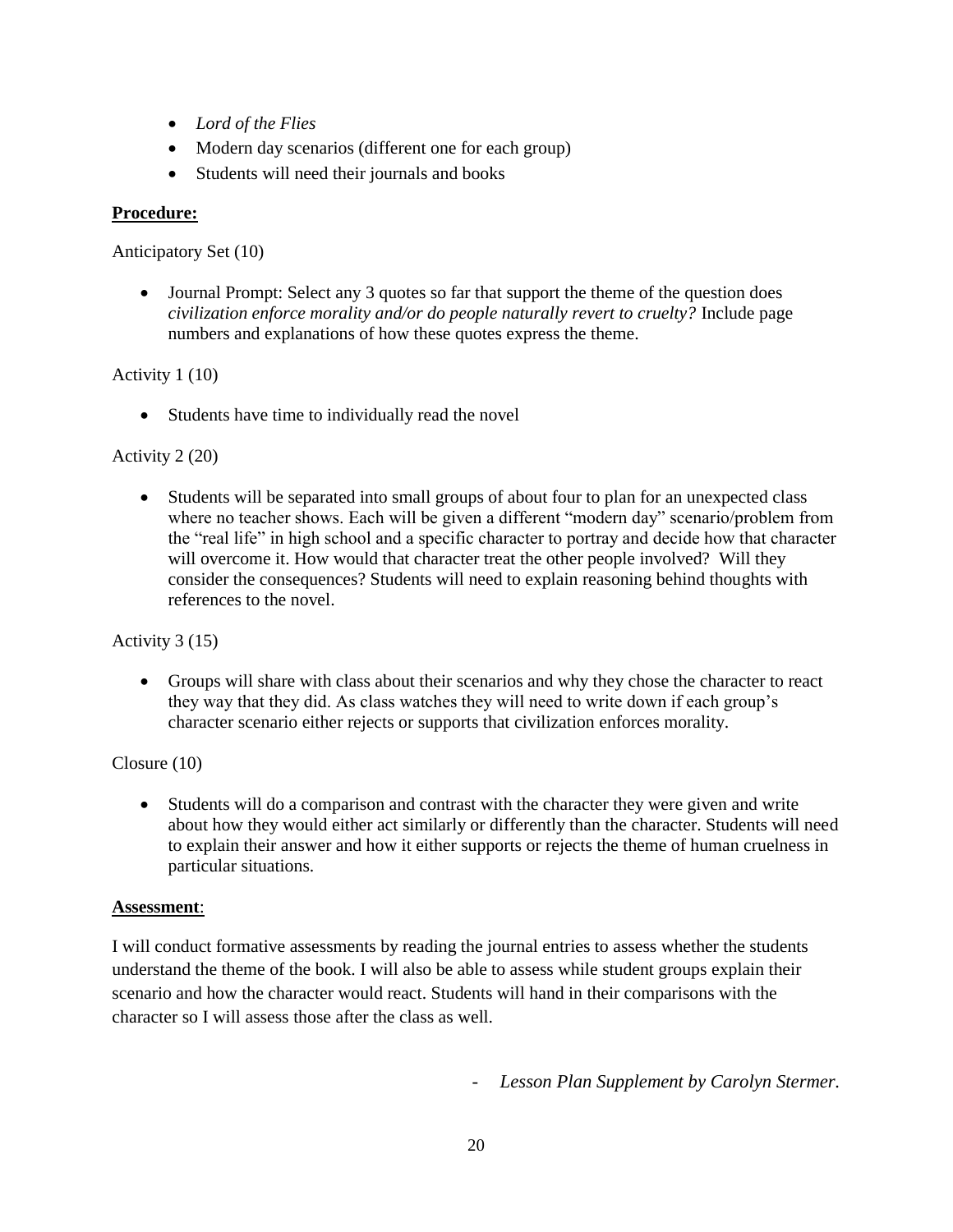## *Lesson Plans:*

## **Lesson Plan**

**Teacher's Name:** Brian Michael **Course:** English 10 **Time/Length:** 1 class period (approx. 55 minutes)

**Topic:** *Lord of the Flies* – Plot Structure/Literary Elements **Unit:** Golding's *Lord of the Flies* (Narrative Reading) **Date:** June 21<sup>st</sup>, 2013

### **Rationale:**

This lesson will be tied in and correlated with a 'Unit' reading (or a unit centered on narrative reading) of William Golding's *Lord of the Flies* (most likely carried out when the students and class are at least half-way through the novel or to a point in which they have a firm understanding of both the characters in the story and its events thus far). This lesson is important in that it focuses in on and reviews key literary and plot elements that exist in textual works, and how they are incorporated and used, as in the case of Golding's text. By strategically placing this lesson midway through the novel, discussion will emphasize and ask students to consider the climax of the story, as it has just been reached, the events leading up to it, and how it marks the beginning of the falling action and resolution for the remainder of *Lord of the Flies*.

### **Michigan Common Core Standards:**

- **CE 2.1.4** Identify and evaluate the primary focus, logical argument, structure, and style of a text or speech and the ways in which these elements support or confound meaning or purpose.
- **CE 3.1.2** Demonstrate an understanding of literary characterization, character development, the function of major and minor characters, motives and causes for action, and moral dilemmas that characters encounter by describing their function in specific works.
- **CE 3.1.3** Recognize a variety of plot structures and elements (e.g., story within a story, rising action, foreshadowing, flash backs, cause-and-effect relationships, conflicts, resolutions) and describe their impact on the reader in specific literary works.
- **CE 3.1.9** Analyze how the tensions among characters, communities, themes, and issues in literature and other texts reflect human experience.
- **CE 3.2.4** Respond by participating actively and appropriately in small and large group discussions about literature (e.g., posing questions, listening to others, contributing ideas, reflecting on and revising initial responses).

### **Objectives:**

Upon completion of this lesson, students will be able to:

- Define and understand aspects and forms of literary and plot elements, such as those evident in Freytag's Pyramid.
- Use textual evidence and events in Lord of the Flies and apply it to literary terms/elements, such as that of Freytag's Pyramid.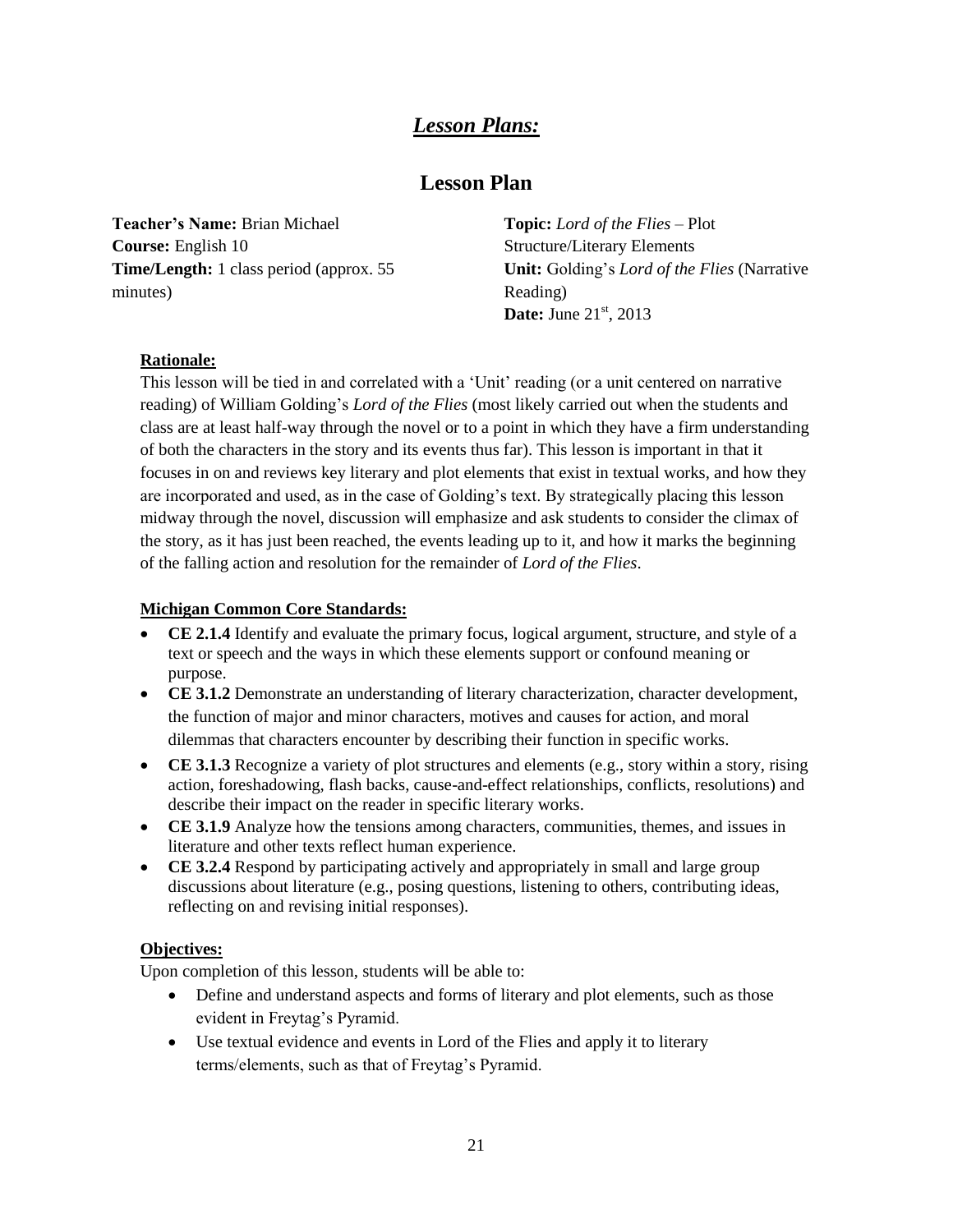- Reference and utilize textual evidence as a reference to support claims on literary mechanics, text structure, and how that affects the remainder of the novel.
- Define and note the ways and impact that the characters have on the trajectory of these events and in propelling the story forward.

### **Materials:**

- *Lord of the Flies* text
- Writer's Notebook (WNB) class journal/notebook
- PowerPoint/Prezi Presentation/lecture on Characterization
- Epson projector (for viewing/displaying the PowerPoint/Prezi)
- Copies of Character Analysis assignment to pass out to class
- Pen/Pencil

### **Procedure:**

### *Anticipatory Set:* **Journal Entry in WNB and Turn & Talk (approx. 10 minutes)**

- In Writer's Notebooks (WNB), students will be asked to create a step-by-step, bulleted list of each of the events in the story thus far (one thing at a time), in simplest form.
	- o *\*Note that students should have a lengthy list (i.e. Novel opens with Ralph & Piggy on the beach; They wander the shore looking for survivors; They come across a shell…)*
- After students have had a chance to complete a thorough walk-through of the story so far, engage in a 'Turn & Talk' where they share their answers with a partner
- After students have had a moment to share their answers, transition/shift the conversation into a whole-class discussion about everything covered so far.

### *Activity One:* **Review Characterization (approx. 10 minutes)**

- In a teacher-led-lecture format and relying on class discussion to gauge prior knowledge and knowledge of literary elements, plot, and the components of Freytag's Pyramid
	- o Specifically, discuss and define the different parts of Freytag's Pyramid including: exposition, conflict, rising action, climax, falling action, and resolution. Discuss what each is, what each does in a work, and how it affects the others.

### *Activity Two:* **Discussion of Characters in** *Lord of the Flies* **(approx. 25 minutes)**

- In a class discussion format (\*different variations are possible depending on the class dynamics – such as, roundtable, fishbowl discussion, acting out as characters), discuss and develop the different literary/plot elements, as they pertain to and how they are employed in Golding's *Lord of the Flies*.
	- o In notebooks, have students complete a Freytag's Pyramid for LOTF including the different components tied to events in the story.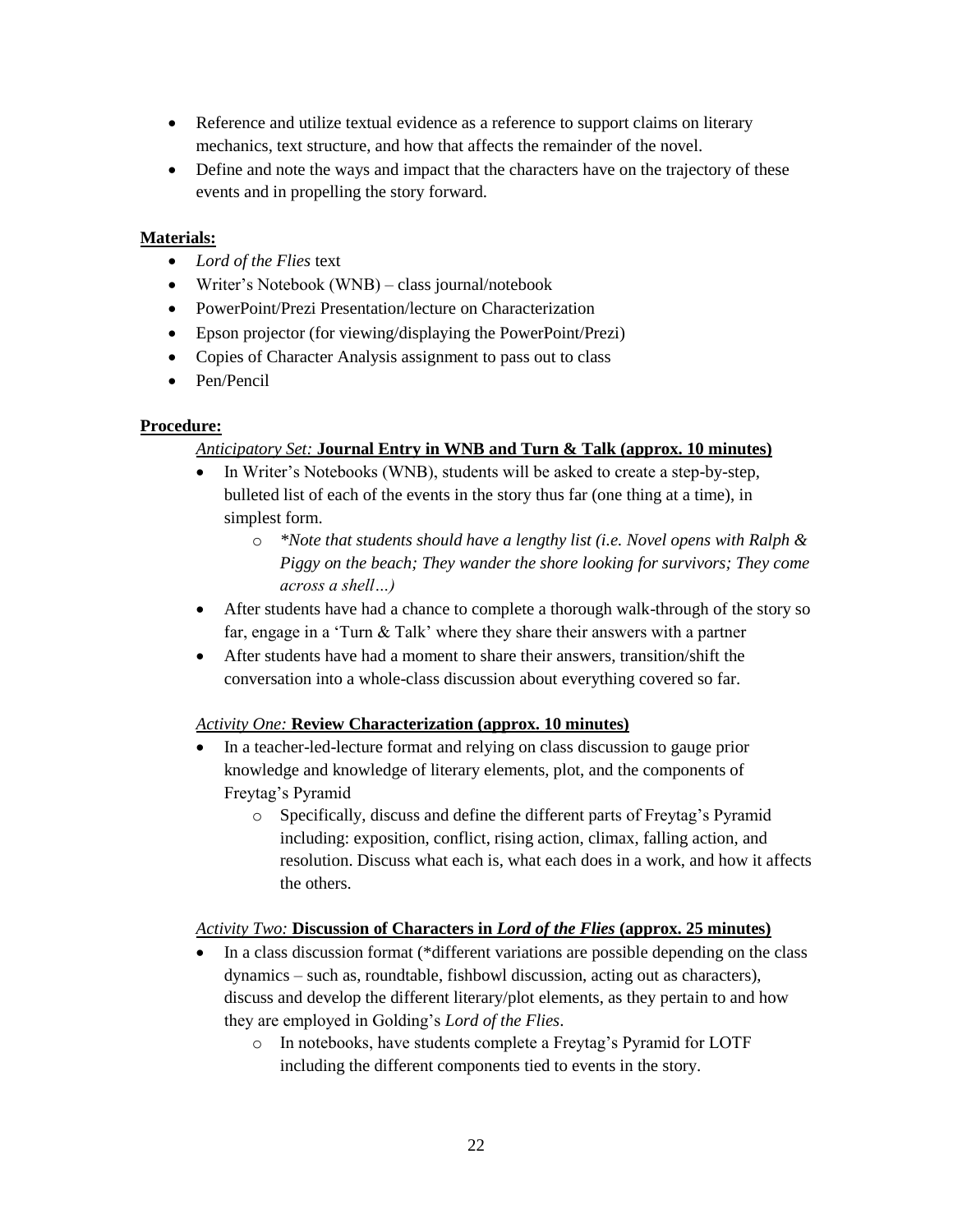- Depending on timing, attention can be directed toward examining secondary characters such as Percival, Sam and Eric, and the other 'littleuns'
- Analysis and discussion of the different aspects of the plot should be supported with textual evidence.
	- o In this manner, students should state an event in the story and then use some piece of textual evidence to support their claim.

### *Activity Three:* **Discussion of Climax and Predictions (approx. 5 minutes)**

- Ask students what they consider the climax of *Lord of the Flies* to be and have them justify their reasoning.
- Ask students to predict and state their claim as to what they believe will happen next in the story and where the remainder of the novel is going from there.
	- o How does the climax change the story?
	- o What impact does it have?
	- o How will this affect the characters?
	- o What do you think will happen?

#### **Assignments and Reminders:**

As part of the lesson's activities, students will be given an assignment where they have to fill in a Freytag's Pyramid chart for Golding's *Lord of the Flies* and the story's events. This chart could be assigned either as homework or as an in-class assignment to coincide with class discussion (up to the teacher's discretion). Not only are students asked to state each part of the story, but they are also asked to use textual evidence to show where each aspect occurs in the novel.

Additionally, following this assignment, as the class continues to read and discuss Lord of the Flies, it is hoped and expected that the review discussion of literary/plot elements helps spawn ideas in the students' memory, as they are ideas that have already been covered in class. It is hoped that they now be able to take those and apply them to the text.

#### **Assessment:**

Students will be assessed and evaluated, first and obviously, by their contributions and participation in the class discussions on the literary and plot elements (i.e. foreshadowing, characterization, figurative language, conflict, climax, etc.) and how each operates and affects the trajectory of the novel.

To further evaluate their progress, students will be asked to complete the handout and chart of the plot of *Lord of the Flies*. An evaluation of this will help determine whether or not students are interpreting the text as a whole and whether or not they can identify the significance of the story's events.

- *Lesson Plan Supplement by Brian Michael*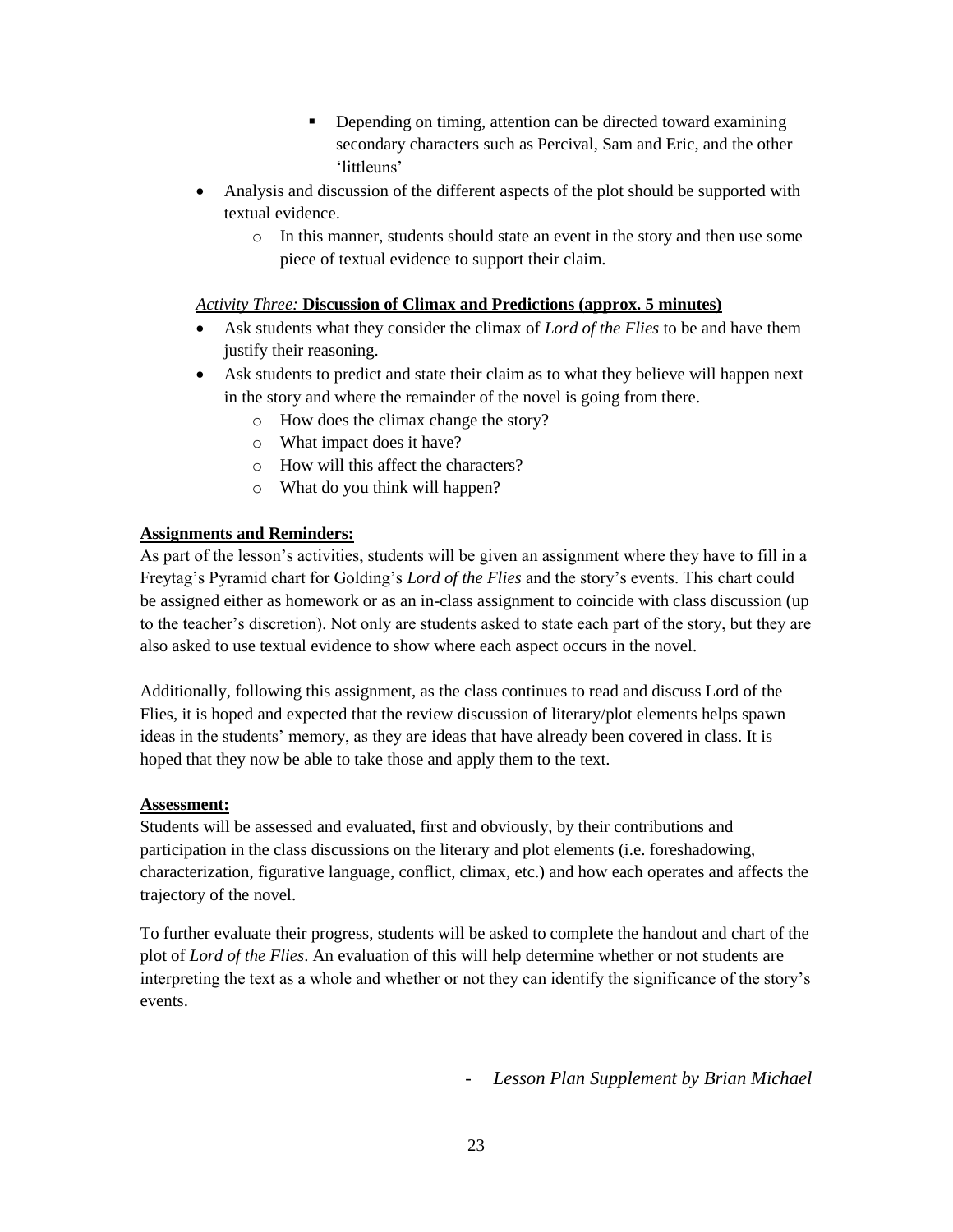## *Lesson Plans:*

## **Lesson Plan**

**Name:** Angela Trpcevski **Grade:** 10th

**Unit:** *Lord of the Flies* **Date:** 6/23/2013

**Topic:** Symbolism

## **RATIONALE:**

This lesson will introduce students to the use of symbolism in literature; specifically, where symbolism is present in *Lord of the Flies*. Symbolism is the literary device in which objects, people, places, etc. are used to represent something else. Symbolism is an important concept in any fictional text, and is often used to reflect a larger theme of a novel or work. In order to successfully analyze a literary work, students must be able to indentify symbols and relate them to the overarching theme of the text.

## **MI Common Core State Standards:**

Reading 1. Cite strong and thorough textual evidence to support analysis of what the text says explicitly as well as inferences drawn from the text.

Reading 4. Determine the meaning of words and phrases as they are used in the text, including figurative and connotative meanings; analyze the cumulative impact of specific word choices on meaning and tone (e.g., how the language evokes a sense of time and place; how it sets a formal or informal tone).

## **OBJECTIVES:**

Upon completion of this lesson students will be able to:

1. Identify the various symbols present throughout the text and interpret their meanings.

2. Relate symbolism in *Lord of the Flies* to other works read during the semester (or in past English classes).

3. In a creative writing piece, generate various symbols and establish their meaning throughout the students' writing.

4. Prepare for Advanced Placement English Literature courses and coursework.

## **MATERIALS:**

 $\triangle$  Computer  $\triangle$  Prezi presentation  $\triangle$  Text

## **PROCEDURE:**

Anticipatory Set (10)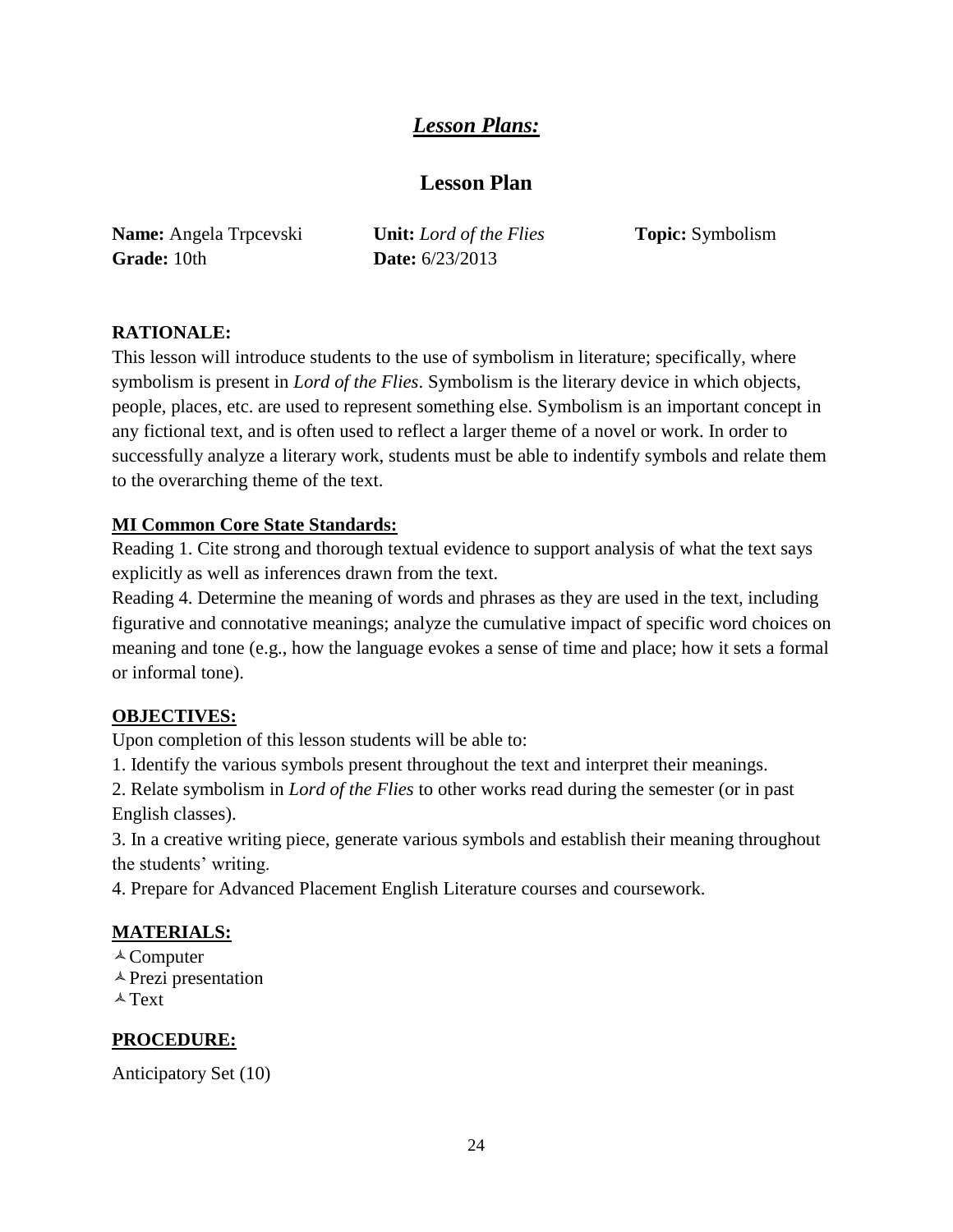$\triangle$  Refresh knowledge of themes in the novel (i.e. civilization versus savagery, human nature).  $\triangle$  Have students complete journal-writing assignment identifying a symbol used in a previously read text, and how the author uses the symbol to intensify the theme of the novel.

#### Activity I (10)

Define *symbolism.*

 $\triangle$  Show examples of symbols used in various novels that students have read throughout the semester, as well as symbols from popular movies.

 $\triangle$  Display images of symbols seen in daily life (e.g., stop signs, handicap symbols, etc.)

### Activity II (10)

Introduce the subject of *symbolism* in *Lord of the Flies*.

 $\triangle$  Show Prezi displaying images of symbols in the novel (e.g., the conch shell, Piggy's glasses, the beast head).

 $\triangle$  Ask students to identify what each symbol means, and how the symbol relates to the theme of the text.

Activity III (20)

Discuss creative writing assignment.

 $\triangle$  Have students begin prewriting; ask that they complete some kind of outline or graphic organizer before writing.

Closure (10)

 $\triangle$  Ask students if they have any final questions regarding assignment or symbolism.

 $\triangle$  Allow students time to skim text and begin writing rough drafts.

#### **ASSESSMENT:**

Throughout the lesson, I will assess student understanding by asking questions that gauge whether or not they are able to identify symbolism and individual symbols present in the text. Students should keep track of all symbols they encounter in their reading reflection journals. As a final assessment, students will compose a creative writing piece in which an ordinary object serves as a symbol for a larger theme. The short story should be approximately three to five pages in length, supplemented with a one-page explanation/analysis of the symbol and its deeper meaning.

- *Lesson Plan Supplement by Angela Trpcevski.*